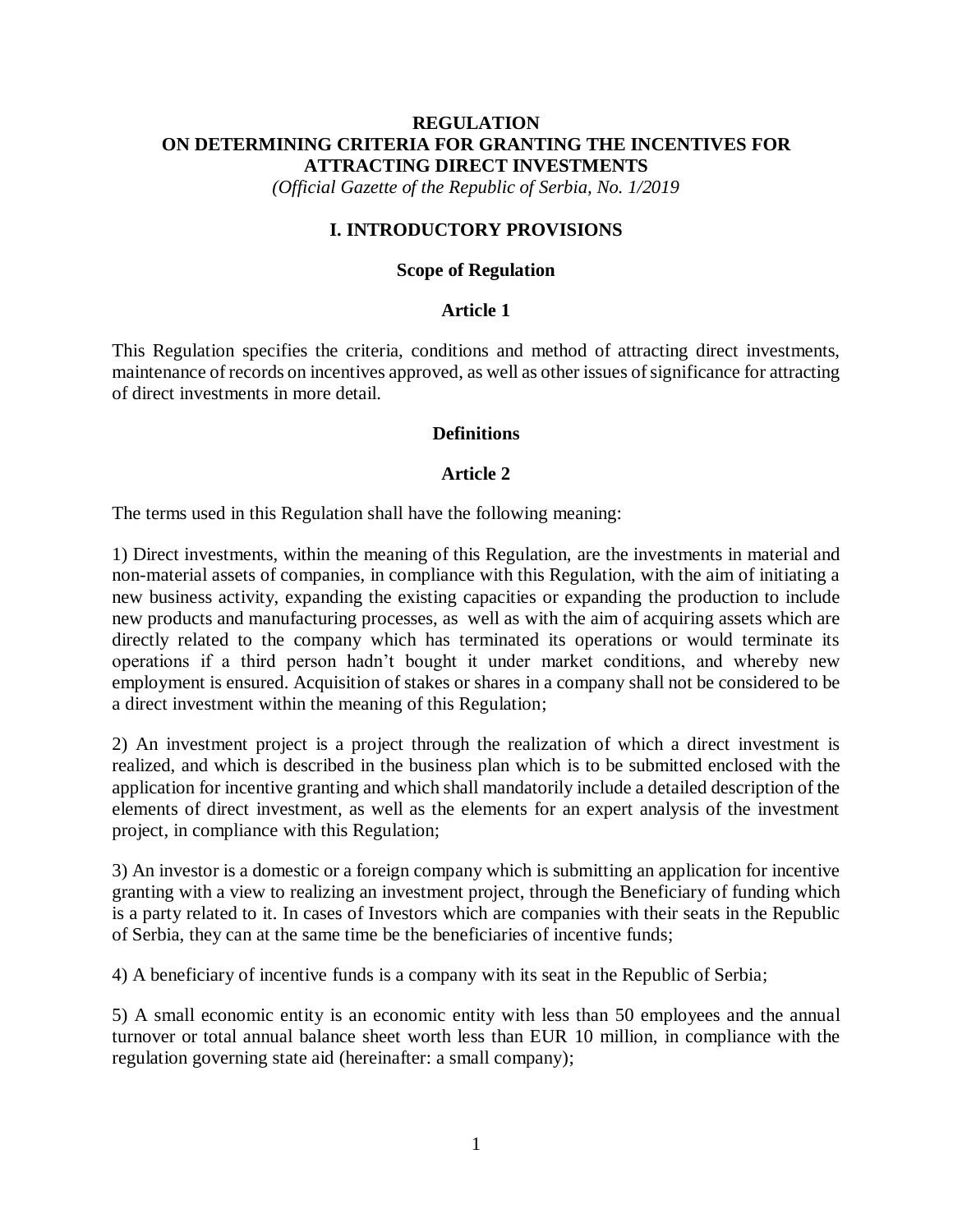6) A medium-sized economic entity is an economic entity with 50 to 250 employees and with the annual turnover which does not exceed EUR 50 million or the total annual balance sheet worth less than EUR 43 million in compliance with the regulation governing the state aid (hereinafter: a medium-sized company);

7) A large economic entity is an economic entity with more than 250 employees and with the annual turnover exceeding EUR 50 million or the total annual balance sheet worth more than EUR 43 million in compliance with the regulation governing the state aid (hereinafter: a large company);

8) Investments in material assets is the investments made in land, buildings, production plants, machines and equipment, in compliance with regulations governing state aid, which shall be recognized as eligible costs of investment, if used solely by the beneficiary of incentive funds (greenfield or brownfield investments);

9) Investments in non-material assets is the investments in patents and licenses in compliance with the regulations governing state aid, which are recognized as eligible costs of investment, providing that amortisation is calculated on these assets, providing that they are used solely by the beneficiary of incentive funds, providing that they are accounted for in the balance sheets of the beneficiary of incentive funds over a minimum period of five years or three years in the case of small and medium-sized companies, and which were bought under market conditions from the third parties;

10) New employees whose employment is related to the investment project represent the net increase of the number of domestic nationals employed for an indefinite period of time with full working hours with the beneficiary of incentive funds over the period of realisation of the investment project, compared against the highest number of persons employed for a definite period of time and for an indefinite period of time over a period of 12 months preceding the submission date of the application for incentive granting;

11) A single investment project is each direct investment realized by the beneficiary of incentive funds or a company related to them, over a period of three years from the initial date of realisation of the previous investment project for which incentive has been granted, in compliance with a previously concluded agreement on incentive granting in the territory of the same or a neighbouring local self-government unit;

12) The development level of a local self-government unit in which an investment project is realized i.e. the classification of local self-government units according to the level of their development is the level determined according to the regulations governing the single list of development levels of the local self-government units which is valid on the submission date of the application for incentive granting;

13) The realisation period of an investment project is the period defined by the agreement on granting incentive funds, in compliance with this Regulation;

14) Agreed salary represent the basic salary of the newly employed persons which is at least 20% higher than the minimum wage in compliance with the regulations governing employment;

15) Equipment being imported based on the investor's contribution is the equipment not older than three years, which the investor imports and invests as its investment in a company. The equipment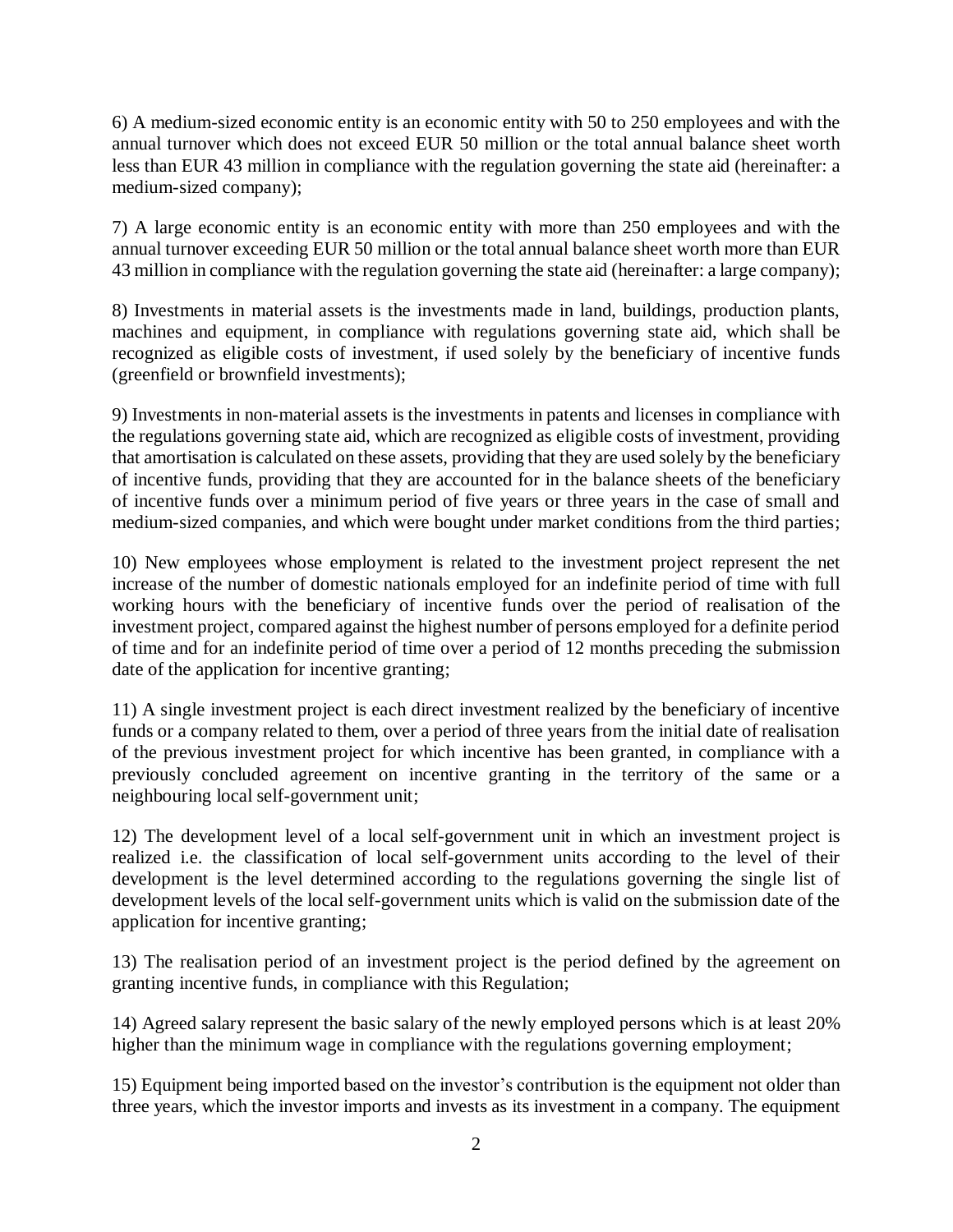which is being imported by a large company as the contribution of the investor, which is the beneficiary of incentive funds according to the agreement on incentive granting, must be new;

16) Services provided by service centres and support to business operations are services provided by means of information and communications technologies primarily to the users outside of the territory of the Republic of Serbia (hereinafter: the service centres' services).

## **Eligible Costs**

## **Article 3**

The eligible costs are:

- 1) Investments in material and non-material assets starting from the submission date of the application for incentive granting until the expiration date of the period for realisation of investment project, in compliance with the agreement on incentive granting (hereinafter: the eligible investment costs) or alternatively
- 2) Gross salaries for the newly employed persons over the period of two years after the achievement of full employment with the beneficiary of incentive funds (hereinafter: the eligible costs of gross salaries).

The rental costs of the business premises in which the investment project is realized during the project realisation period shall additionally be taken into account in case of an investment, on condition that the rental period from the expiration date of the period for investment project realisation is not shorter than five years for the large companies i.e. three years for small and medium-sized companies.

The costs related to the acquiring of a leased property, except land and buildings, are taken into consideration only if the lease takes the form of a financial lease and includes the obligation to purchase property at the end of the lease period, where the costs incurred under this basis during the realization period of the project.

In case of purchasing property of a company which has ceased its operations or would have cease its operations if it weren't bought, the eligible costs shall be the costs of assets' purchasing by a third person under market conditions.

Eligible costs of an investment into non-material assets for large companies can be recognized up to 50% of the total amount of eligible costs of the investment, and in cases of small and mediumsized companies, up to 100% of the eligible investment costs.

The costs which are related to purchase of passenger vehicles and means of transport are not considered to be eligible investment costs.

Assets acquired by a company based on investment following the submission form for incentive granting, excluding land and buildings, must be new.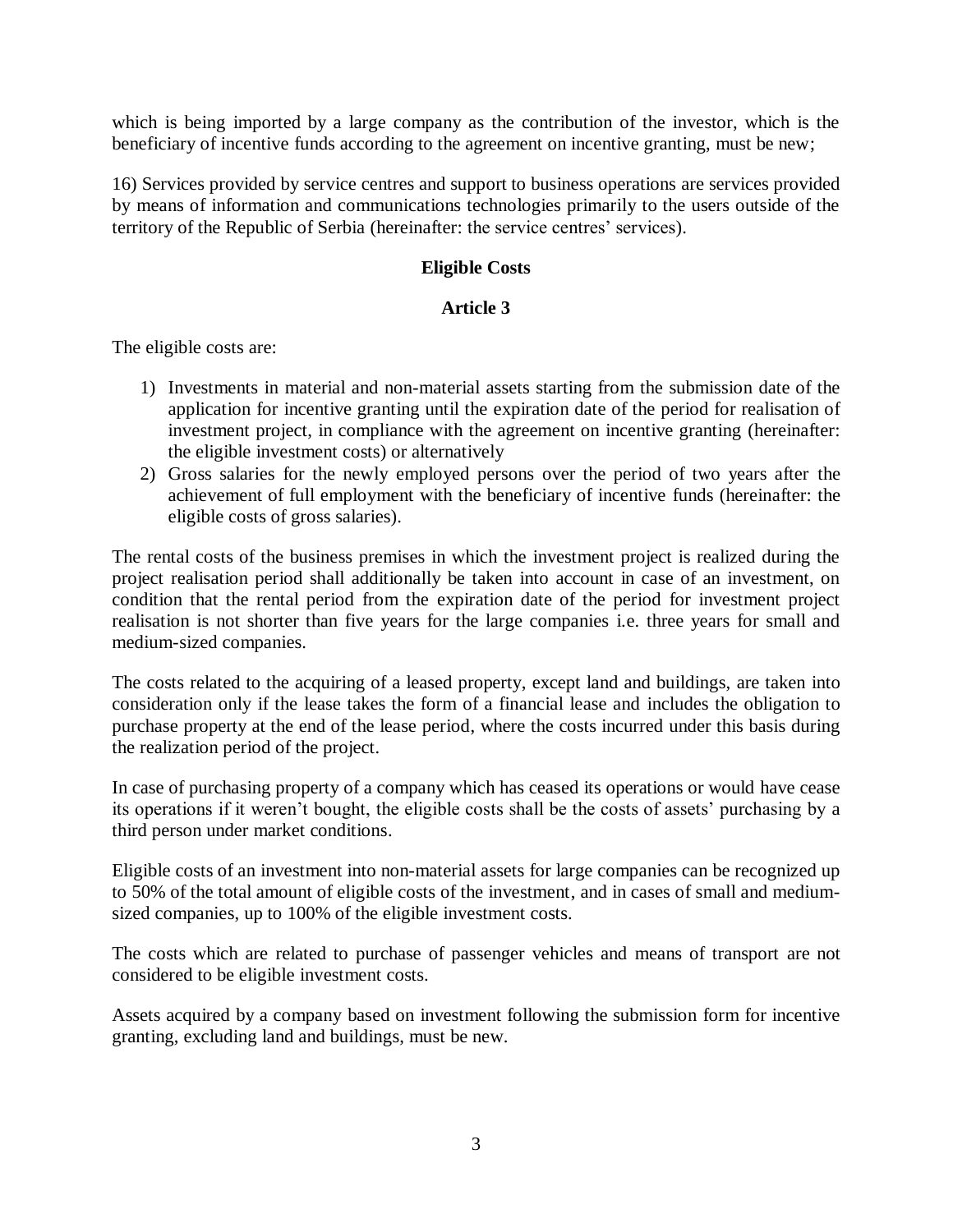The restriction referred to in paragraph 7 of this Article shall not pertain to the small and mediumsized companies or to the cases of purchases of companies' assets referred to in Article 2, paragraph 1, point 1) of this Regulation.

Eligible costs of gross salaries referred to in paragraph 1, point 2) of this Article represent the total amount that the beneficiary of incentive funds actually pays for the work of an employee and include the gross salary i.e. the salary which includes taxes and contributions for mandatory social insurance which are paid from the salary, as well as contributions which are paid on the salary.

When calculating the eligible costs of an investment, the prices reduced by the amount of public revenues are taken into account.

# **II. INCENTIVE FUNDS AMOUNT AND THE RIGHT TO PARTICIPATION IN INCENTIVE GRANTING PROCEDURES**

# **Sources and Purpose of Funds for Attracting Direct Investments**

# **Article 4**

The incentive funds for attracting direct investments for the implementation of this Regulation are provided in the budget of the Republic of Serbia (hereinafter: the funds).

The funds can be granted for realisation of investment project in production sector and for the projects relating to services provided by service centres, in compliance with this Regulation.

The funds cannot be granted for the realisation of investment projects in the sectors of traffic, software development except where these projects are aimed at project improvements, production process or provision of services of a service centre, hospitality industry, games of chance, trade, production of synthetic fibres, coal and steel, mining, tobacco and manufactured tobacco, arms and ammunition, shipbuilding of self-propelled sea-going commercial vessels with more than 100 gross registered tonnage, airports, utility business activities, energy sector, broadband network sector, fisheries and aquaculture sector.

# **Right to participate in funds granting procedure**

# **Article 5**

The right to participate in funds granting procedure have investors who report investment projects in the sectors which are in accordance with section 4, paragraph 2 eligible for funds granting, providing that prior to commencing the realization the investment project they apply for funds granting in the manner and under conditions in accordance with this Regulation.

The beneficiary is obliged to provide a minimum of 25% of the eligible costs from own resources or from other sources which do not contain state aid.

Funds may not be granted to a large company before having determined by means of inspection of documentation that funds granting has effective supportive effect i.e. that it has an impact on: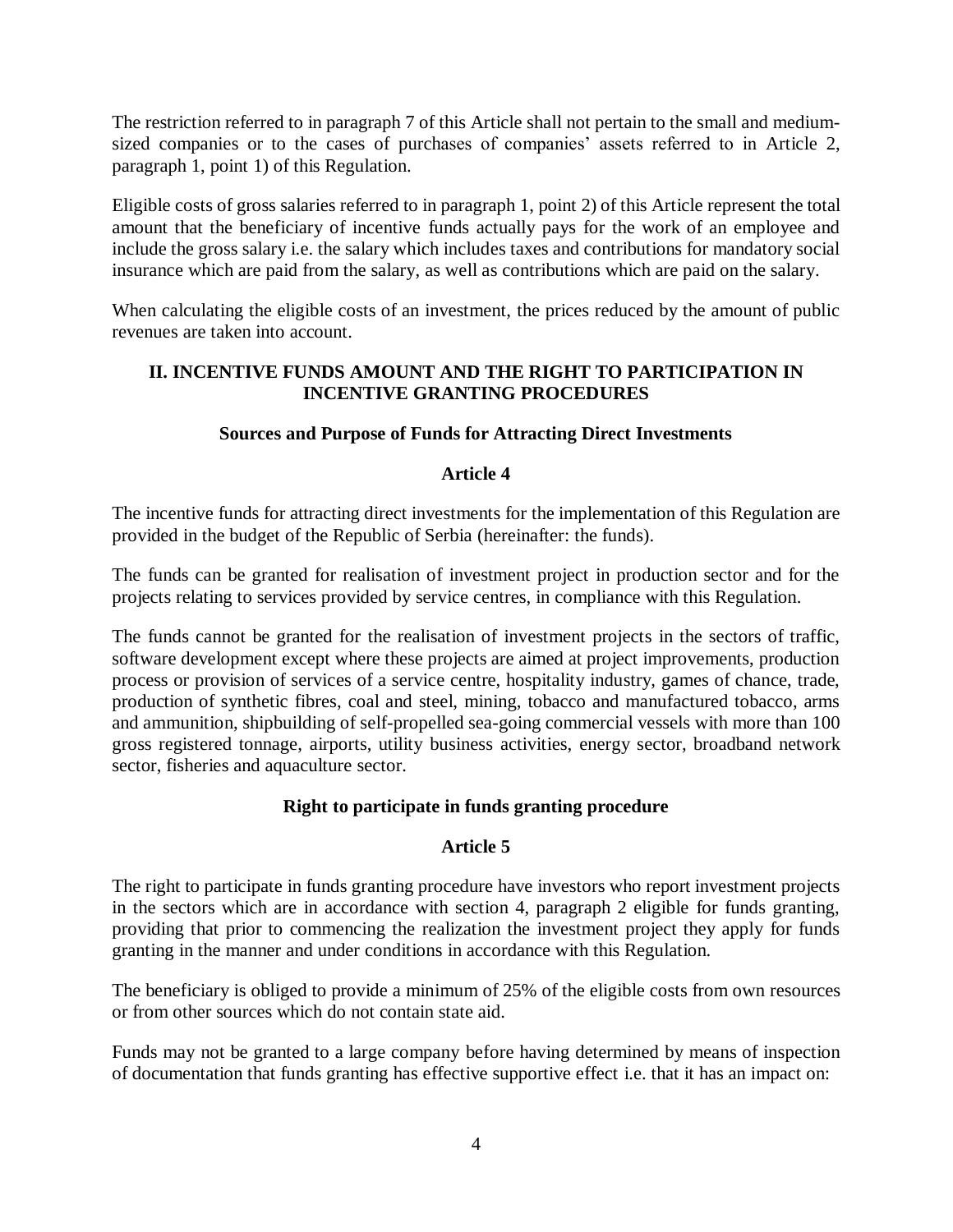- 1) A significant increase of the scope of the project, or
- 2) A significant increase of the total amount of funds invested by the beneficiary of incentive funds into the project, or
- 3) A significant speeding up of project realisation, or
- 4) Realisation of a project which could not be realised without funds granting.

## **Exemptions from the Right to Funds Granting**

## **Article 6**

The following investors and beneficiaries of incentive funds are exempted from the right to funds granting:

- 1) Companies in difficulties, within the meaning of regulations governing the rules for state aid granting;
- 2) Those with mature and outstanding tax liabilities in the Republic of Serbia;
- 3) Those in which the Republic of Serbia, an Autonomous Province or a local selfgovernment unit has a capital share;
- 4) Those which are obliged to repay the unallowed state aid;
- 5) Those with which agreements on incentive funds granting has been terminated, except in cases of terminations by mutual consent.

# **Companies Eligible for Incentive Funds Granting**

## **Article 7**

Funds can be granted to company which fulfils the criteria and conditions defined by this Regulation, and:

- 1) Is registered with the Serbian Business Registers Agency;
- 2) Has submitted application form for funds granting and the business plan for investment project for which is eligible for funds granting in compliance with this Regulation;
- 3) Has not been subject to any previous bankruptcy procedure, reorganisation, insolvency or liquidation, in compliance with the regulations governing bankruptcy and liquidation;
- 4) Has not been granted funds for the same eligible costs.

## **Maximum Permitted Amounts of Funds**

## **Article 8**

Maximum permitted amounts of funds shall be determined in compliance with regulations governing rules for state aid allocation and in compliance with the criteria provided for to in this Regulations.

The maximum permitted amount of funds for large companies can be determined up to 50% at the maximum of the eligible costs for realisation of an investment project.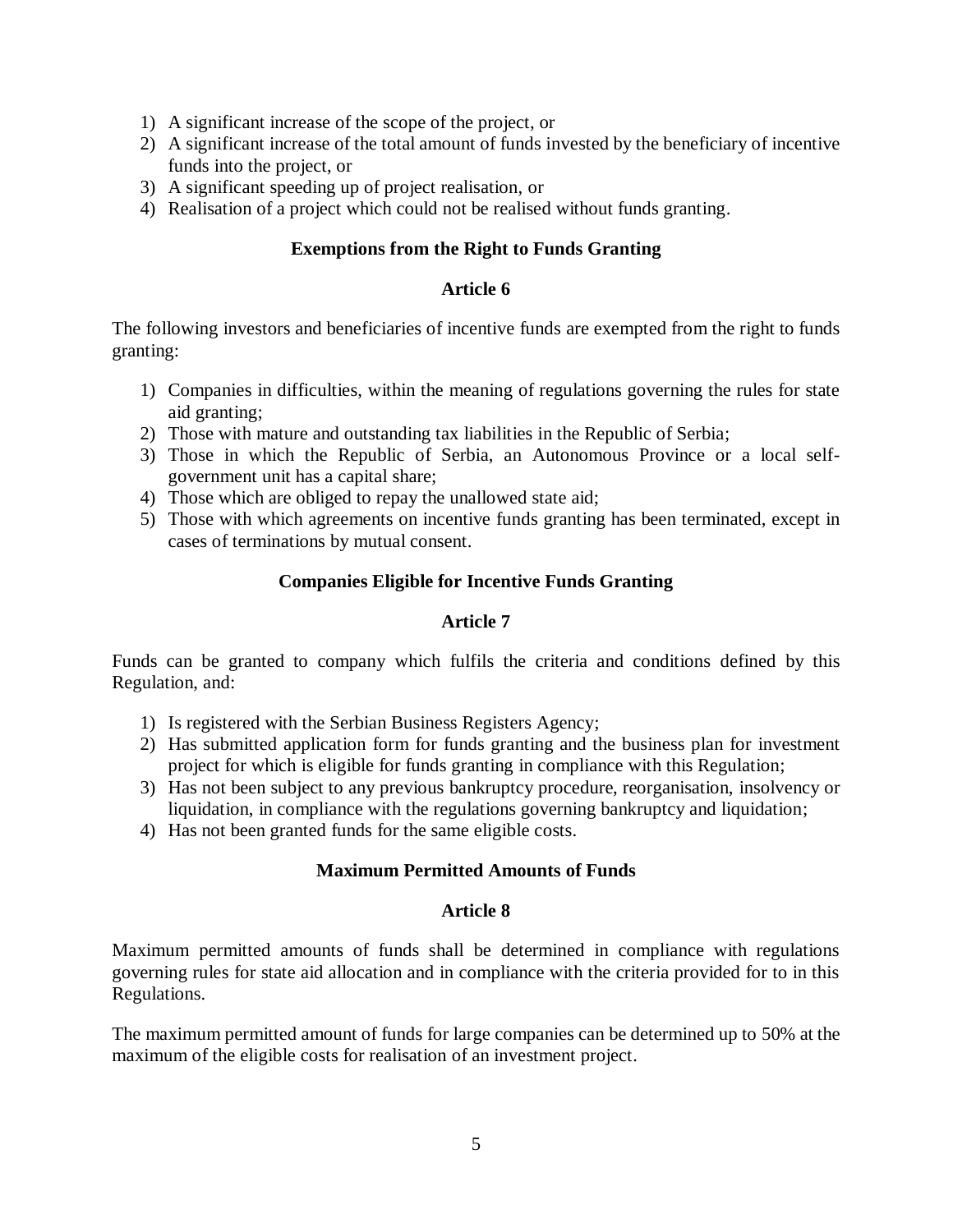The maximum permitted amount of funds for medium-sized companies can be determined at the maximum up to 60% of eligible costs and for small companies at the maximum up to 70% of eligible costs for realisation of an investment project.

In determining the amount of funds that can be granted, cumulation with previously granted state aid shall be taken into consideration in compliance with the regulation governing the rules for granting state aid.

The maximum permitted amount of funds for investments exceeding EUR 50 million may not exceed 25% of eligible costs of investment and for the investments exceeding the amount of EUR 100 million, such percentage cannot exceed 17% of eligible costs of investment and shall be determined as follows:

- 1) For the portion of the eligible costs of investment which exceeds the amount of EUR 50 million – up to  $25\%$  of such costs,
- 2) For the portion of the eligible costs of investment which exceeds the amount of EUR 100 million – up to 17% of such costs.

For direct investment considered as a single investment project, the maximum allowed amount of funds that can be granted to the funds beneficiary or related entity is determined up to the percentage referred to in paragraph 5, item 1) and 2) of this Article.

# **III. PERMISSIBILITY OF FUNDS GRANTING AND CONDITIONS FOR FUNDS GRANTING**

# **Investment Projects Eligible for Funds Granting**

# **Article 9**

Funds can be granted for:

1) Investment project in the production sector in which eligible costs of investment in material and non-material assets amount to at least EUR 100,000 and which ensure employment for at least 10 new employees for an unlimited period of time i.e. opening of at least 10 new jobs related to the investment project in the local self-government units which are, according to the development level, categorized as devastated areas;

2) Investment project in the production sector in which eligible costs of investment in material and non-material assets amount to at least EUR 200,000 and which ensure employment for at least 20 new employees for an unlimited period of time i.e. opening of at least 20 new jobs related to the investment project in the local self-government units which are, according to the development level, categorized in the fourth group;

3) Investment project in the production sector in which eligible costs of investment in material and non-material assets amount to at least EUR 300,000 and which ensure employment for at least 30 new employees for an unlimited period of time i.e. opening of at least 30 new jobs related to the investment project in the local self-government units which are, according to the development level, categorized in the third group;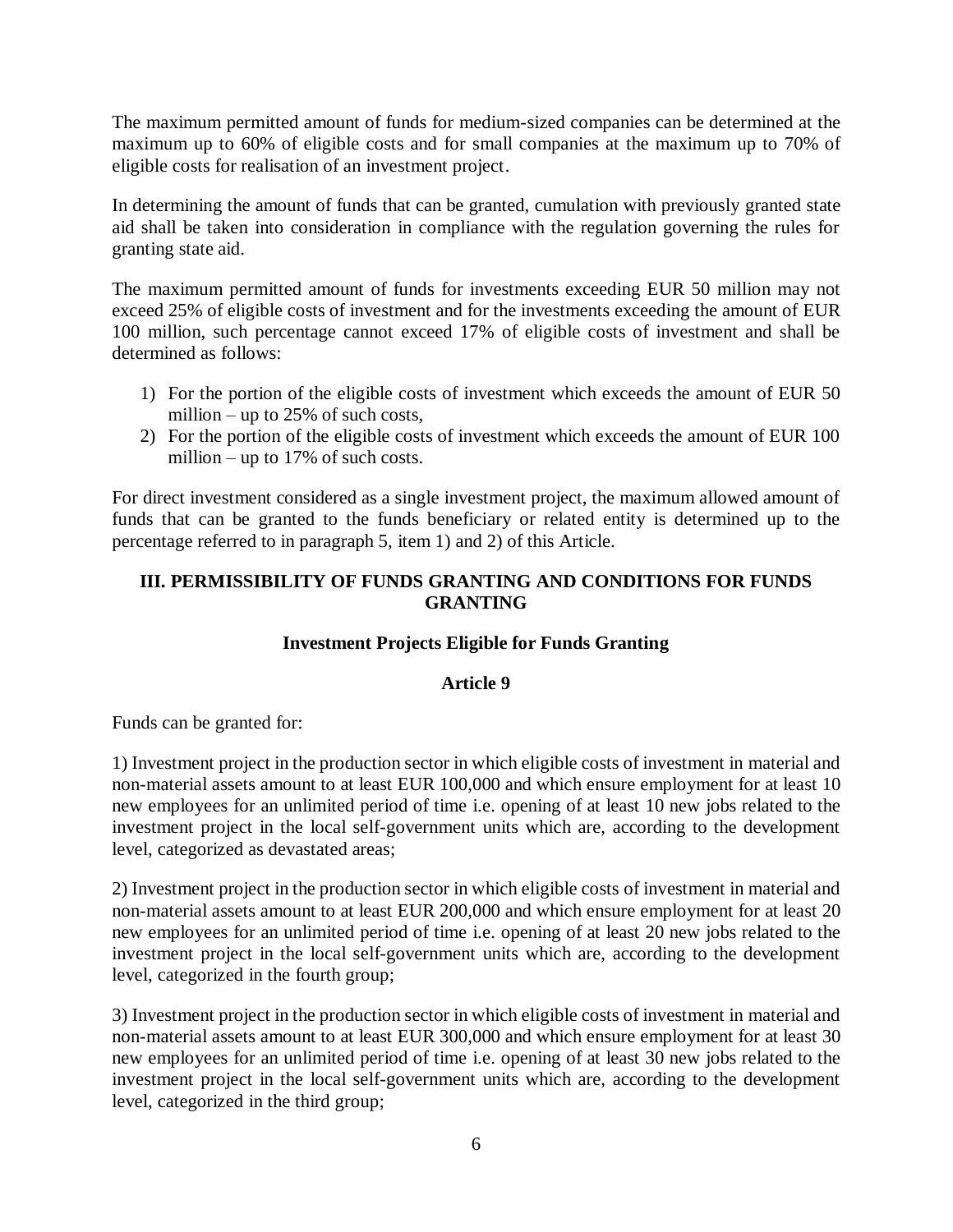4) Investment project in the production sector in which eligible costs of investment in material and non-material assets amount to at least EUR 400,000 and which ensure employment for at least 40 new employees for an unlimited period of time i.e. opening of at least 40 new jobs related to the investment project in the local self-government units which are, according to the development level, categorized in the second group;

5) Investment project in the production sector in which eligible costs of investment in material and non-material assets amount to at least EUR 500,000 and which ensure employment for at least 50 new employees for an unlimited period of time i.e. opening of at least 50 new jobs related to the investment project in the local self-government units which are, according to the development level, categorized in the first group;

6) Investment projects related to the services provided by the service centres with the minimum value of EUR 150,000 and which ensure employment for at least 15 new employees for an unlimited period of time i.e. opening of at least 15 new jobs related to the investment project.

# **Conditions for Funds Granting**

# **Article 10**

Funds can be granted under the following conditions:

- 1) To maintain direct investment in the same location in the local self-government unit for at least five years after realisation of the investment project for the large companies or for at least three years for the small and medium-sized companies, and
- 2) That the achieved number of employees with the beneficiary of incentive funds following the realization of investment project is not reduced over a period of five years for the large companies or over a period of three years for the small and medium-sized companies.

After reaching full employment the beneficiary of incentive funds in accordance with the agreement on incentive funds granting referred to in Article 22 of this Regulation, is obliged to regularly pay the agreed salary referred to in Article 2, paragraph 1, point 14) of this Regulation to each new employee.

## **Deadline for Realisation of Investment Projects**

# **Article 11**

Deadline for realisation of investment projects and for employment of new employees related to the investment project is up to three years from the submission date of the application for incentive funds granting, which can be extended following the conclusion of the agreement on incentive funds granting for up to five years counting from the submission date of the application for incentive funds granting, based on a duly reasoned request of the beneficiary of incentive funds, providing that the Council for Economic Development (hereinafter: the Council) assesses that the circumstances which have led to the need for the extension of the period are objective and that the extension of the period is legitimate and appropriate i.e. that it will serve to achieve the objectives of the investment and of the economic development in the most efficient way.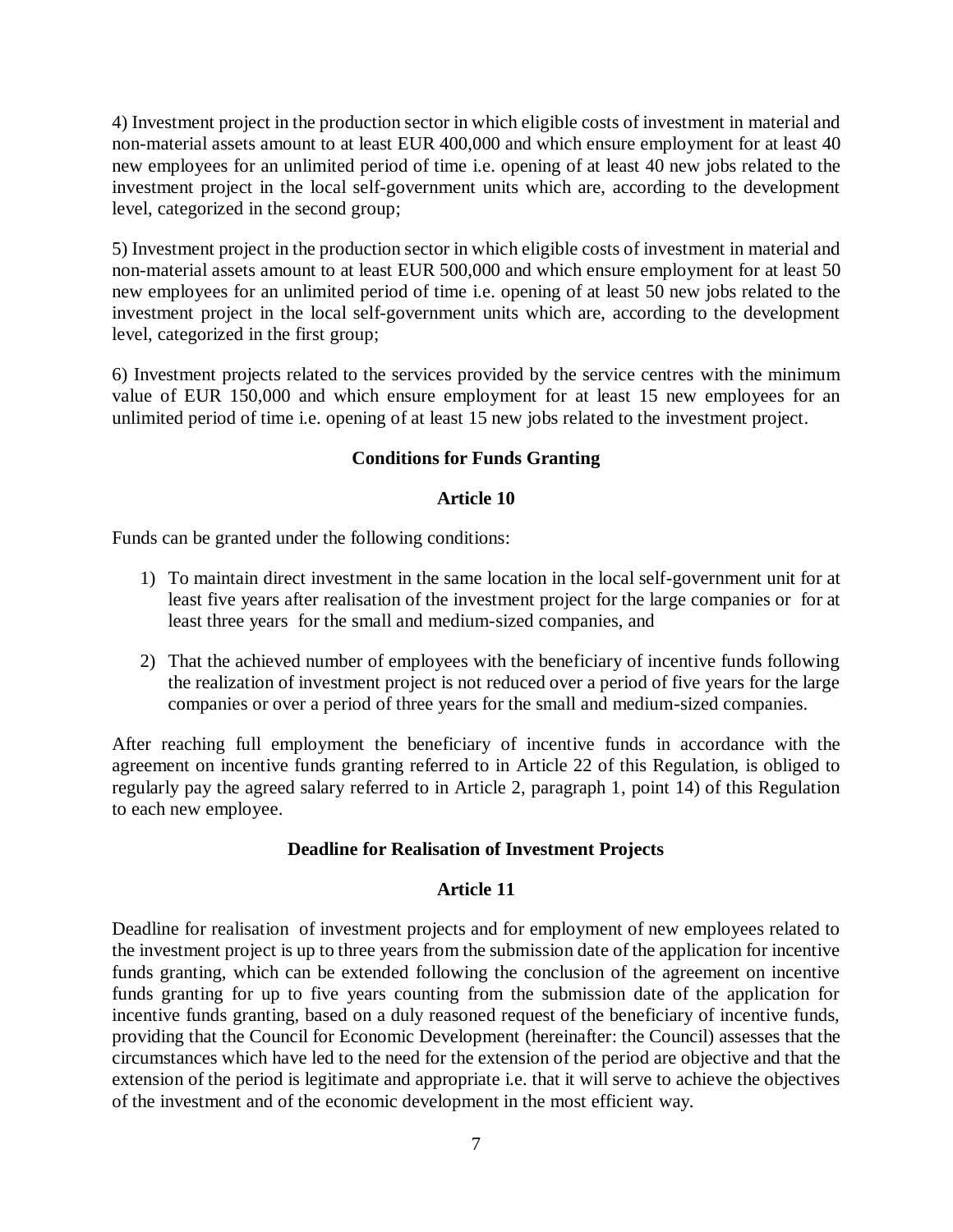The deadline for realisation of an investment project and employment of new employees related to the investment project in case of the investments of special importance is up to ten years from the submission date of the application for incentive funds granting.

In case of an extension of the deadline referred to in paragraph 1 of this Article, the validity of the bank guarantee shall be extended proportionately to the extension of the period for realisation of the investment project.

# **Criteria for Expert Analysis of Investment Projects**

# **Article 12**

The criteria for expert analysis of an investment project shall be as follows:

- 1) References of the investor (recognition in the market, references from the clients, previous experiences and success in the realisation of investment projects, etc.);
- 2) The percentage of unemployed persons with qualifications corresponding to the economic activity of the investor and/or of the beneficiary of incentive funds in the total number of persons in the records of the National Employment Service in the territory of the local selfgovernment unit in which the investment is to be made;
- 3) The number and/or the percentage of highly qualified persons to be employed with the realisation of the investment project;
- 4) The amount and type of investment (greenfield or brownfield investments), and/or the involvement level of the construction industry in the realisation of the investment project;
- 5) The technological level of the economic activity which is subject to the investment, in compliance with the EUROSTAT classification;
- 6) Previous cooperation with the suppliers and the planned share of domestic suppliers;
- 7) Effects of the investment on the employees (employee training and average salary amount);
- 8) Previous and planned volume of international and total turnover (before and after the investment project);
- 9) Financial and market assessment of the investment project (sources of financing, liquidity, profitability, sustainability and investment return period, etc.).

Information referred to in paragraph 1, point 2) of this Article shall be delivered by the National Employment Service to the Development Agency of Serbia (hereinafter: the Agency), at its request.

# **IV. TYPE AND AMOUNT OF INCENTIVE FUNDS THAT CAN BE GRANTED**

# **Incentives for Eligible Costs of Gross Salaries for New Jobs Related to the Investment Project**

# **Article 13**

A beneficiary of incentive funds which opens new jobs related to the investment project in a local self-government unit which is categorized in the first group of classification of local selfgovernment units according to the development level shall be approved funds in the amount of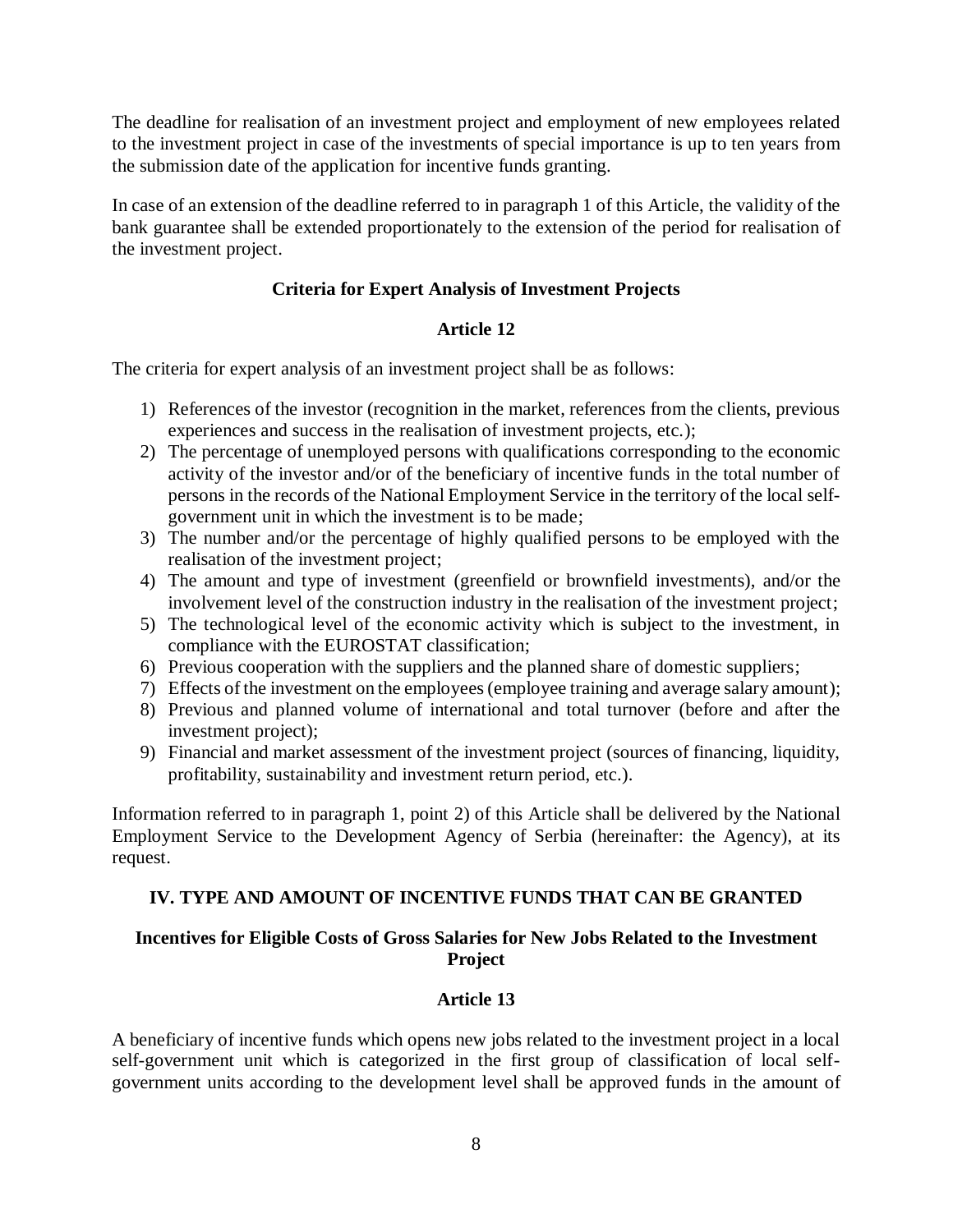20% of eligible costs of the gross salaries referred to in Article 3 of this Regulation, in the maximum amount of EUR 3,000 in Dinar counter value per a newly opened job.

A beneficiary of incentive funds which opens new jobs related to the investment project in a local self-government unit which is categorized in the second group of classification of local selfgovernment units according to the development level shall be approved funds in the amount of 25% of eligible costs of the gross salaries referred to in Article 3 of this Regulation, in the maximum amount of EUR 4,000 in Dinar counter value per a newly opened job.

A beneficiary of incentive funds which opens new jobs related to the investment project in a local self-government unit which is categorized in the third group of classification of local selfgovernment units according to the development level shall be approved funds in the amount of 30% of eligible costs of the gross salaries referred to in Article 3 of this Regulation, in the maximum amount of EUR 5,000 in Dinar counter value per a newly opened job.

A beneficiary of incentive funds which opens new jobs related to the investment project in a local self-government unit which is categorized in the fourth group of classification of local selfgovernment units according to the development level shall be approved funds in the amount of 35% of eligible costs of the gross salaries referred to in Article 3 of this Regulation, in the maximum amount of EUR 6,000 in Dinar counter value per a newly opened job.

A beneficiary of incentive funds which opens new jobs related to the investment project in a local self-government unit which is categorized as a devastated area according to its development level shall be approved funds in the amount of 40% of eligible costs of the gross salaries referred to in Article 3 of this Regulation, in the maximum amount of EUR 7,000 in Dinar counter value per a newly opened job.

The total amount of the incentive funds which can be granted in compliance with this Regulation and of other incentives shall be determined as an absolute amount, without exceeding the upper limit for the allowed total amount of state aid granted in compliance with the regulations governing the rules for state aid granting.

## **Incentives for Eligible Costs of Investments in Fixed Assets**

# **Article 14**

An increase of the grant amount of funds referred to in Article 13 of this Regulation in the amount of up to 10% of the eligible costs of investment in fixed assets may be approved to a beneficiary of incentive funds which realizes an investment project in a local self-government unit which is classified in the first group of classification of local self-government unit according to the development level.

An increase of the grant amount referred to in Article 13 of this Regulation in the amount of up to 15% of the eligible costs of investment in fixed assets may be approved to a beneficiary of incentive funds which realizes an investment project in a local self-government unit which is classified in the second group of classification of local self-government unit according to the development level.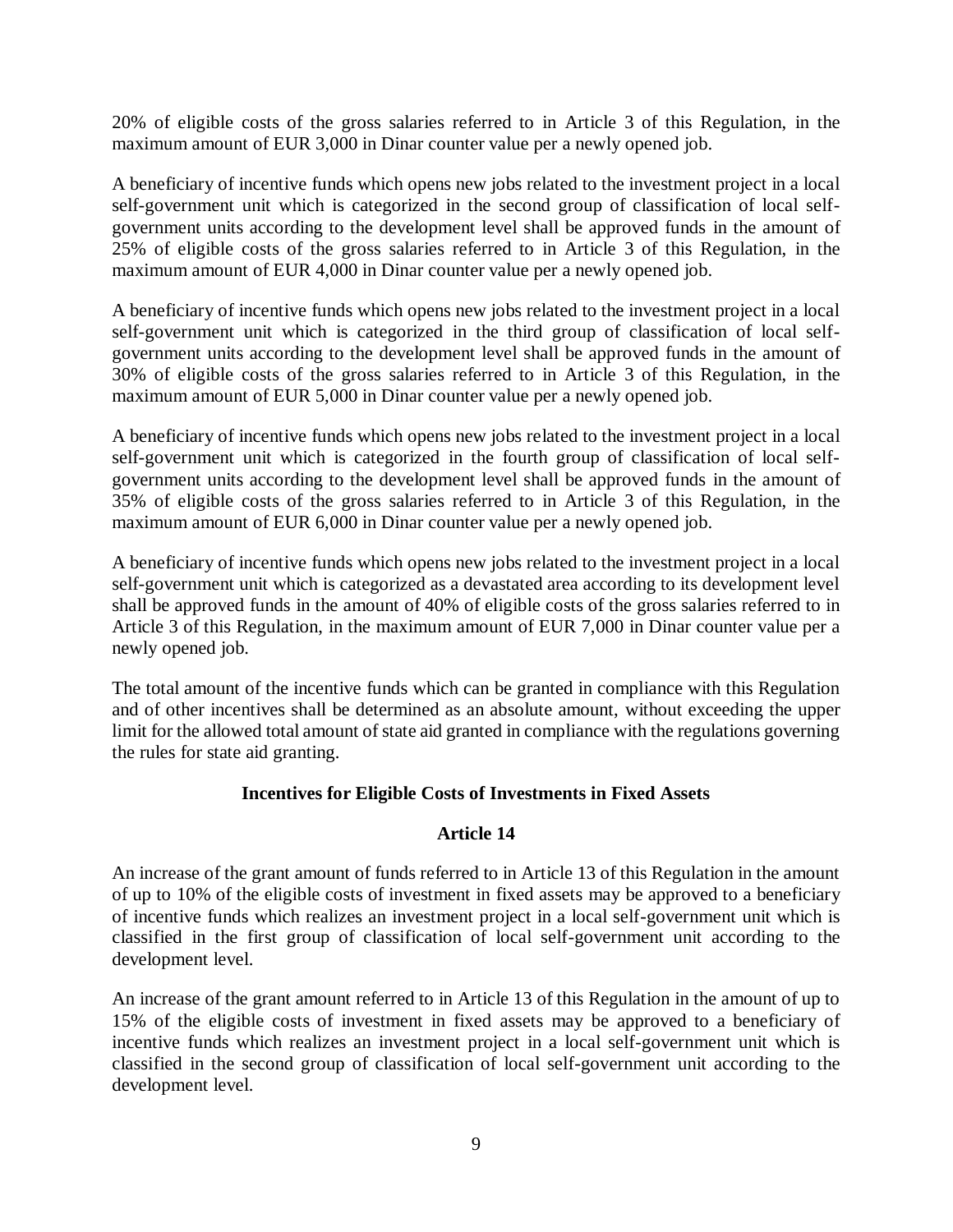An increase of the grant amount referred to in Article 13 of this Regulation in the amount of up to 20% of the eligible costs of investment in fixed assets may be approved to a beneficiary of incentive funds which realizes an investment project in a local self-government unit which is classified in the third group of classification of local self-government unit according to the development level.

An increase of the grant amount referred to in Article 13 of this Regulation in the amount of up to 25% of the eligible costs of investment in fixed assets may be approved to a beneficiary of incentive funds which realizes an investment project in a local self-government unit which is classified in the fourth group of classification of local self-government unit according to the development level.

An increase of the grant amount referred to in Article 13 of this Regulation in the amount of up to 30% of the eligible costs of investment in fixed assets may be approved to a beneficiary of incentive funds which realizes an investment project in a local self-government unit which is classified as a devastated area according to the development level.

An increase of the grant amount referred to in Article 13 of this Regulation in the amount of up to 10% of the eligible costs of investment in fixed assets may be approved to a beneficiary of incentive funds whose investment project is not an investment of special importance.

The total amount of the funds that can be granted in compliance with this Regulation and of other incentives shall be determined as an absolute amount, and it must not exceed the upper limit for the permitted allocation of state aid in compliance with the regulations governing the rules for allocation of state aid.

# **Additional Incentives for Labour-Intensive Investment Projects**

# **Article 15**

A labour-intensive investment project is an investment project whereby a minimum of 200 new jobs related to the investment project are opened, within the period predicted for the realisation of the investment project.

An increase of the grant amount referred to in Article 13 of this Regulation by 10% of the eligible costs amount for gross salaries referred to in Article 3 of this Regulation may be approved to the beneficiary of incentive funds who realizes a labour-intensive investment project, for each increase in the number of new jobs related to the investment project in excess of the 200 new jobs related to the investment project.

An increase of the grant amount referred to in Article 13 of this Regulation by 15% of the eligible costs amount for gross salaries referred to in Article 3 of this Regulation may be approved to the beneficiary of incentive funds which realizes a work intensive investment project, for individual increases in the number of new jobs related to the investment project in excess of the 500 new jobs related to the investment project.

An increase of the grant amount referred to in Article 13 of this Regulation by 20% of the eligible costs amount for gross salaries referred to in Article 3 of this Regulation may be approved to the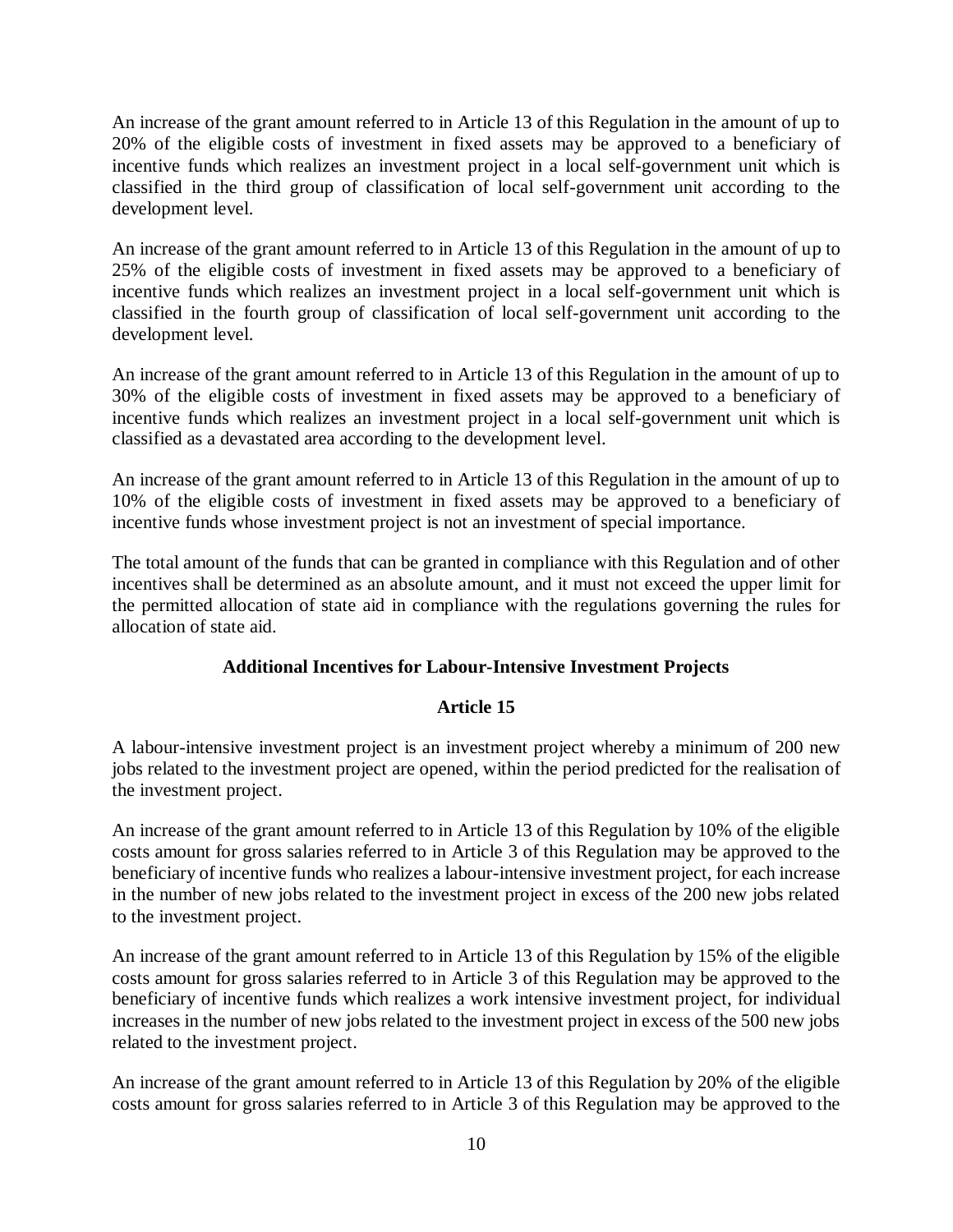beneficiary of incentive funds who realizes a labour-intensive investment project, for each increase in the number of new jobs related to the investment project in excess of the 1,000 new jobs related to the investment project.

The total amount of the funds that can be granted in compliance with this Regulation and of other incentives is determined as an absolute amount, and it must not exceed the upper limit for the allowed total amount of state aid granting in compliance with regulations governing rules for state aid granting.

# **V. INVESTMENTS OF SPECIAL IMPORTANCE**

# **The Definition of Investments of Special Importance for the Republic of Serbia and Criteria for Analysis and Amount of Funds**

# **Article 16**

An investment of special importance for the Republic of Serbia (hereinafter: an investment of special importance) is:

- 1) An investment whose implementation would significantly influence the improvement of competitiveness of an economic branch or sector in the Republic of Serbia or its equal regional development or where a minimum amount of five million of Euros is invested or more than 500 new jobs related to the investment project are opened if the investment is realized in a local self-government unit which is classified in the first or in the second group according to the development level, or whereby more than two million of Euros is invested in the fixed assets or more than 100 new jobs related to the investment project are opened, if the investment is realized in a local self-government unit which is classified in the third or in the fourth group according to the development level and/or in a devastated area;
- 2) An investment realized in the territory of one or multiple local self-government units and promoting the realisation of joint developmental priorities of one or multiple local selfgovernment units with the aim of increasing their competitiveness levels. The decision whereby the developmental priority of the local self-government unit is determined shall be passed by the Assembly or by the Council of the local self-government unit, and if the investment is realized in the territory of multiple self-government units, the joint developmental priority shall be determined by means of the decision which is to be passed by the competent authorities of these local self-government units, upon prior obtaining of an opinion from the Agency;
- 3) An investment based on the adopted bilateral agreements.

Criteria for expert analysis of investment projects referred to in Article 12 of this Regulation shall apply to the investments of special importance.

For investments of special importance funds shall be granted on the basis of the eligible costs of gross salaries for the new jobs related to the investment project or on the basis of the eligible costs of investments in fixed assets or a combination of these two methods of calculation of eligible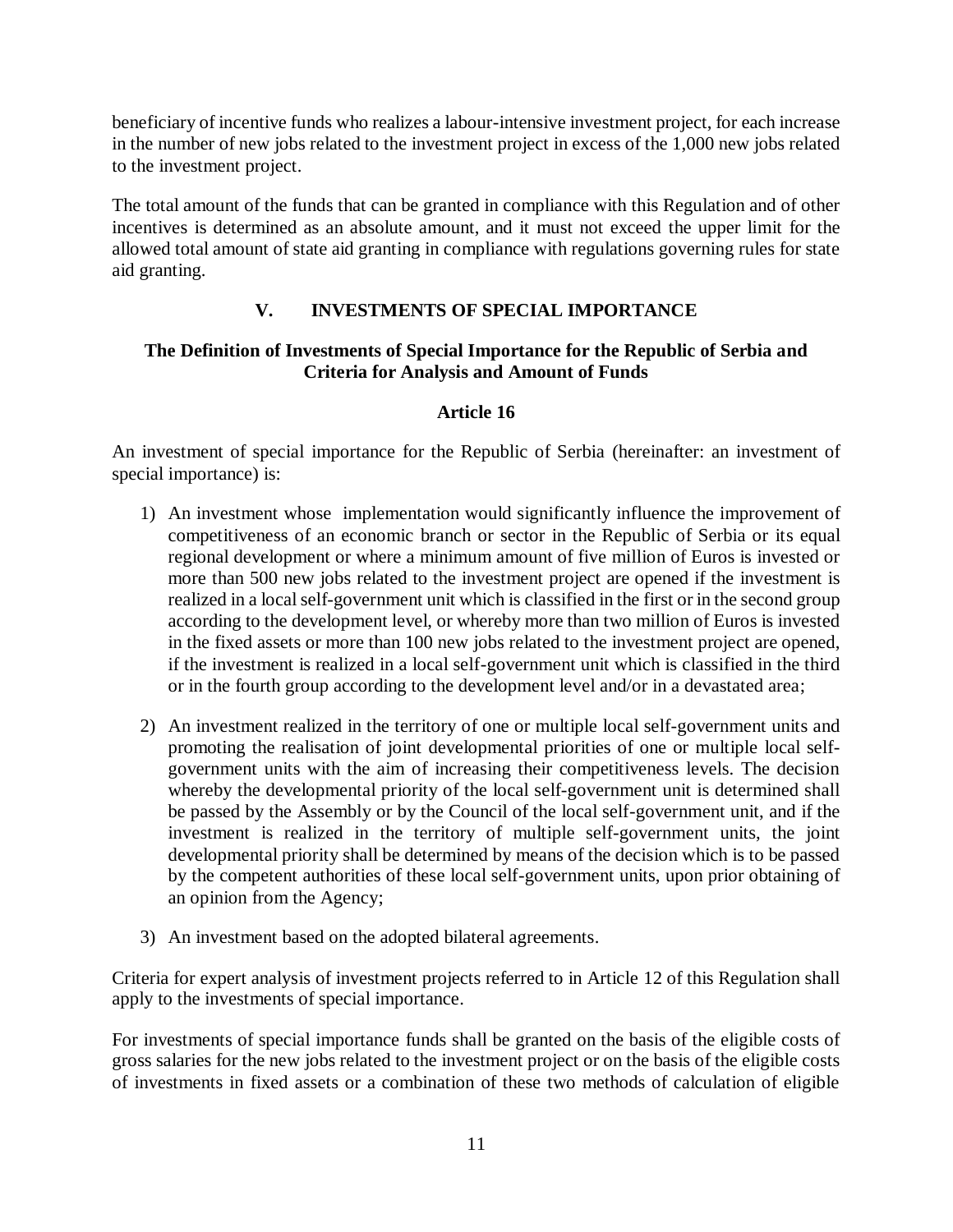costs, providing that the amount thus calculated does not exceed the most favourable amount obtained by applying one or another calculation method.

The amount of funds for investments of special importance must not exceed the ceiling for permitted allocation of state aid in compliance with Article 8 of this Regulation and the rules for state aid allocation.

# **VI. INCENTIVE FUNDS GRANTING PROCEDURE**

# **Letter of Intent and Notification of Possible Incentives Level**

# **Article 17**

The investor who intends to make an investment may deliver to the Agency a Letter of Intent relating to the realisation of an investment project.

The Letter of Intent contains in particular data on the investor, on the economic activity, previous investment activities, planned investment amount in the fixed assets, the number of the newly employed and/or of the jobs related to the investment project, planned costs of gross salaries for the new jobs related to the investment project over a period of two years following the achievement of full employment, as well as information referred to in Article 12 of this Regulation, with the exception of information referred to in paragraph 1, points 2) and 5) of that Article.

If the Letter of Intent does not contain the elements referred to in paragraph 2 of this Article, the Agency shall ask the investor to supplement it, and it may additionally request additional information from the investor, in compliance with this Regulation.

Based on information provided in the Letter of Intent, the Agency shall deliver a notification to the investor on the possible level of incentives, leaving a period of 30 days to the investor to provide the standpoint.

If the Agency determines that it is an investment project referred to in Article 16, paragraph 1, points 1) and 3) of this Regulation, in addition to delivering the notification referred to in paragraph 4 of this Article to the investor, the Agency shall notify the Ministry of Economy (hereinafter: the Ministry) and the Council of the existence of a project of special importance.

The notification of a possible incentive level shall be legally non-binding and shall include information that the Council is to decide on granting and on the amount of funds after having determined all the conditions for granting funds in compliance with this Regulation.

# **Application for Funds Granting and Expert Analysis**

# **Article 18**

An investor who intends to realize an investment shall submit to the Agency an application for funds granting in the prescribed form, in Serbian language (hereinafter: the Application for Funds Granting) for the purpose of determining eligibility for funds granting, without prior submission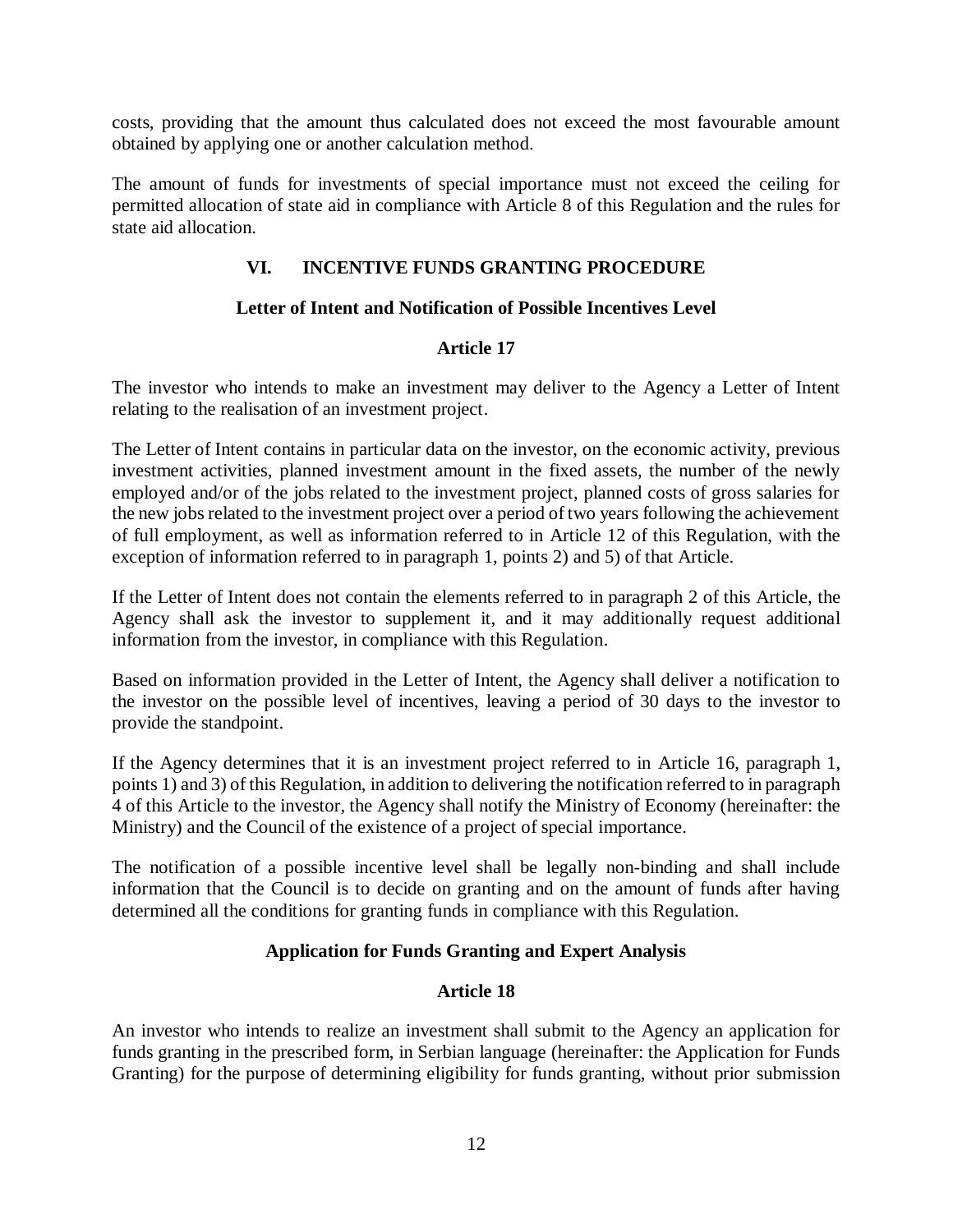of the Letter of Intent, or following the receipt of the notification referred to in Article 17, paragraph 4 of this Regulation.

Based on the Application for Funds Granting, the Agency shall perform an expert analysis of the investment project by applying the criteria referred to in Article 12 of this Regulation.

The Agency shall, *ex officio*, acquire an excerpt from the Central Register of mandatory social insurance based on which the number of employees shall be determined for each month and the type of work engagement with the beneficiary of incentive funds in the period of 12 months preceding the submission date of the Application for Funds Granting.

The Central Register of mandatory social insurance is obliged to deliver the excerpts referred to in paragraph 3 of this Article to the Agency without delay.

The Agency shall notify the investor of the incentive amount that will be proposed to the Council and deliver a draft agreement on incentive funds granting to them.

The expert analysis of the investment project includes an analysis of the possible amount of funds.

# **Application Form for Funds Granting**

## **Article 19**

The Minister in charge of economy (hereinafter: the Minister) shall prescribe the application form for incentive funds granting in accordance with this Regulation.

The following shall be submitted enclosed with the Application for Funds Granting:

- 1) The Business Plan for the investment project for the realisation of which funds are to be granted;
- 2) The original or a certified photocopy of the registered financial statements of the investor for two preceding business years, inclusive of the auditor's report (where there is the legal obligation of auditing) where these are not publicly available, and the foreign legal entity shall submit the original or a certified photocopy of the financial statements with auditor's report (where there is the legal obligation of auditing) and a certified translation into Serbian language or a statement of the investor that it is not obliged to acquire any report from a certified auditor. The investor shall be obliged to deliver the original or a certified photocopy of the consolidated financial statement of the division and a certified translation into Serbian language thereof or the statement that they are not obliged to perform any consolidation in addition to delivering the original or a certified photocopy of individual financial statements of the related parties;
- 3) The original or a certified photocopy of the excerpt from the relevant register of the state where the foreign investor's seat is located, not older than three months, certified by the competent authority, as well as the certified translation of the excerpt into Serbian language;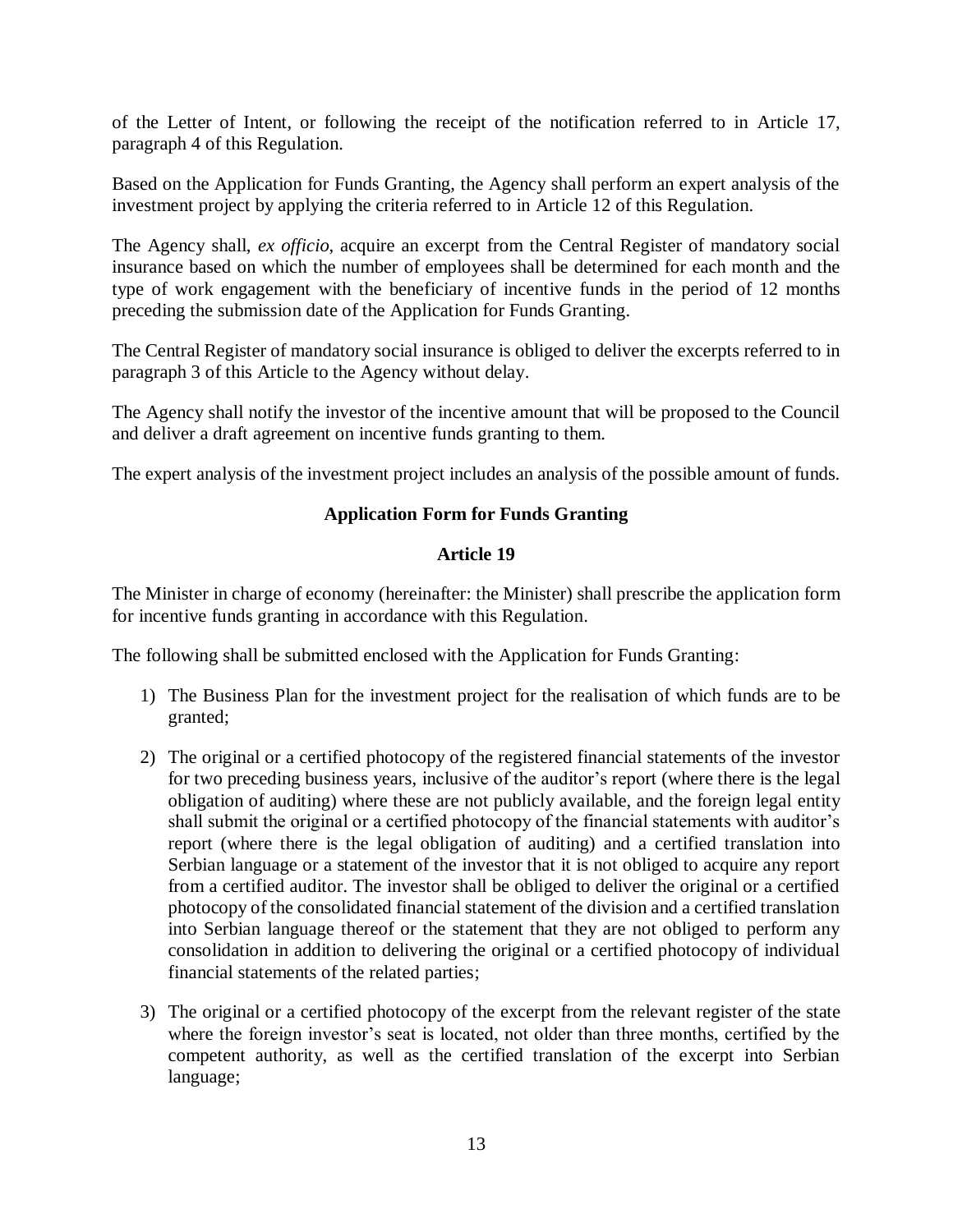- 4) A certificate verifying that no previous bankruptcy proceedings, reorganisation or bankruptcy have been initiated against the investor and the beneficiary of incentive funds, and the foreign legal entity shall additionally submit a statement thereof;
- 5) Proof of settlement of tax related liabilities in the Republic of Serbia and for the foreign investors which have not had business operations in the Republic of Serbia, a signed statement that the investor has not conducted business in the Republic of Serbia and that it does not have a tax identification number assigned to it in compliance with the regulations governing the tax procedure and tax administration;
- 6) A statement that the responsible person of the investor and the beneficiary of incentive funds has not been finally convicted of the criminal offences against labour rights;
- 7) A statement that the investor and the beneficiary of incentive funds have not been convicted of the criminal offences committed against economy;
- 8) A statement that the investor and the beneficiary of incentive funds are not companies in difficulties in terms of the rules on granting state aid.

The Business Registers Agency shall be obliged to allow unrestricted access to the base of financial statements and delivery of aggregate data for groups of companies, branches or geographic areas.

In case that the Agency cannot determine the relevant facts for decision making from the submitted documentation, it may also request the submission of other documentation or other evidence relevant for deciding on the submitted Report for the allocation of funds, if it considers it appropriate.

Documents submitted by foreign companies must be certified in compliance with the regulations of the country in which they were issued and translated into Serbian language by a certified translator.

The date of receipt of the Application for Funds Granting in the Agency shall be considered to be the submission date of the Application for Funds Granting.

# **Determining Compliance with the Formal Conditions for Funds Granting**

## **Article 20**

The Agency shall determine whether the formal conditions for incentive funds granting are fulfilled.

If the Application for incentive funds has not been submitted in compliance with Article 19 of this Regulation, the Agency shall address a request for supplementing of documentation to the investor.

If the investor fails to comply with the request referred to in paragraph 2 of this Article within the period of 30 days from the request receipt date, the Agency shall reject the Application for incentive funds granting as incomplete with an explanation.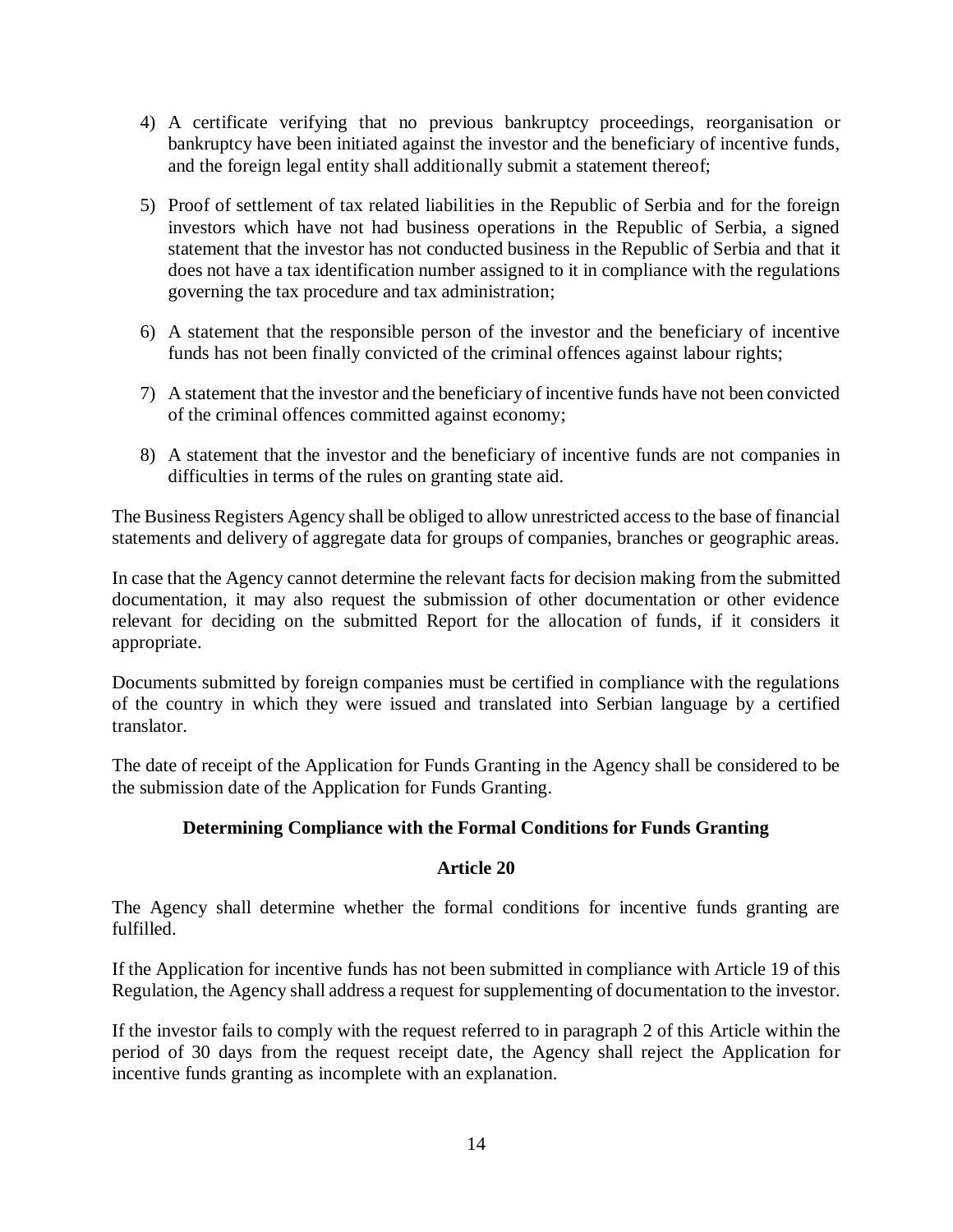If the conditions referred to in Article 4 of this Regulation are not fulfilled in the Application for incentive funds granting or if the conditions referred to in Article 6 of this Regulations are fulfilled, the Agency shall reject such Application and shall deliver it to the Application with an explanation within 30 days from the date of receipt thereof.

The complaint against the decision of the Agency referred to in paragraphs 3 and 4 of this Article can be submitted to the Ministry within eight days from the receipt date of the Agency's decision.

The Ministry shall decide on the complaint referred to in paragraph 5 of this Article and shall deliver the response to the Applicant within the period of 30 days from the objection receipt date.

Applications which are complete and permissible the Agency shall deliver to the Council no later than 30 days from the date of receipt.

# **Relationship between the Agency and the Council**

## **Article 21**

The Agency performs the administrative and technical and expert tasks for the Council, propose convening of Council meetings to the President of the Council, prepares materials for consideration and decision making in the Council meetings, provide required information on the status of investment projects, prepare minutes from the meetings and act in compliance with the decisions of the Council.

The Agency prepares the text of the draft agreement on funds granting.

# **VII. AGREEMENT AND INCENTIVE FUNDS PAYMENT METHOD**

# **Agreement on Incentive Funds Granting**

# **Article 22**

Mutual rights and obligations of the Ministry and the beneficiary of incentive funds shall be regulated by the agreement on incentive funds granting (hereinafter: the Agreement), concluded by the Ministry and the beneficiary of incentive funds.

The text of the draft Agreement the Ministry shall deliver to the Commission for State Aid Control i.e. the Government, for its prior approval.

The Agreement shall include: the scope, amount and schedule of investment and the number of new jobs related to the investment project with the schedule of employment, planned costs of gross salaries for the new jobs related to the investment project over a period of two years following the achievement of full employment, the obligation to pay the agreed salary, the period for the realisation of the investment project, the amount of funds granted, the payment schedule for funds granted, the obligation to report on the change of investment schedule by the expiry of the third quarter of the current year at the latest, information on the collateral, statements on fulfilment of conditions referred to in Article 19 of this Regulation, on the obligation to report, on control of fulfillment of contractual obligations, on termination of Agreement, Force Majeure, environmental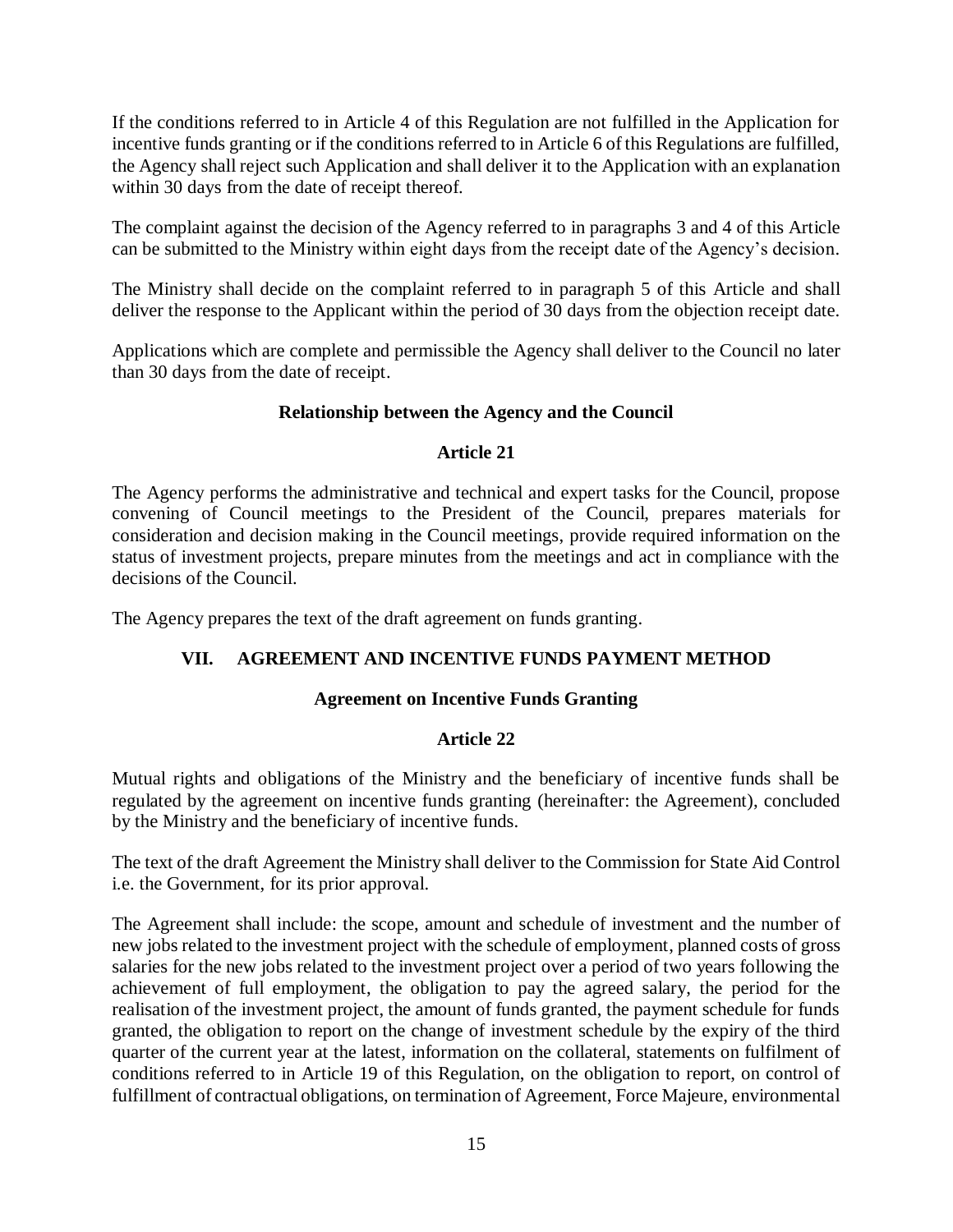protection and on occupational safety and health, on dispute resolution and other issues of significance for realisation of Agreement.

The Agreement shall determine the obligation of the Beneficiary of incentive funds to deliver audio and visual material on the realisation of investment project, which the Agency shall be entitled to use for the purpose of implementing the strategic marketing of economic potentials, promotion and reputation of the Republic of Serbia as an investment location.

The business plan which pertains to the amount, structure and schedule of investment, plan and schedule of employment and projected gross salaries shall be an integral part of the Agreement.

In case of any discrepancy from the agreed obligations envisaged in the business plan during the realisation period, the beneficiary of incentive funds shall be obliged to deliver to the Ministry amendments to the business plan before the moment of signing of an Annex to the Agreement, agreement on mutual regulation of rights and obligations i.e. conclusion of settlement.

The change of contractually determined conditions for withdrawal of the first tranche shall be an exception to the obligation to conclude an annex to the agreement and to deliver amendments and supplements to the business plan, where the total discrepancy from the agreed obligations defined for the first tranche cannot exceed 20% of the determined schedule providing that the total determined obligation of making the investment and employment which pertains to the entire investment project remains unchanged.

In the case of any changes in the schedule of investment and schedule of employment referred to in paragraph 7 of this Article, the beneficiary of incentive funds shall be obliged to deliver a report of an independent certified auditor on the fulfilment level of obligations determined in the Agreement of 80% at the minimum in the year in question.

The Minister may terminate the Agreement in each phase of its realisation, if it is determined that the beneficiary of incentive funds does not comply with the conditions determined by the Agreement, if it is determined that the statements on fulfilment of conditions referred to in Article 19 of this Regulation are not true and if the Council has passed the decision on termination. Where there are duly justified reasons, the Ministry may terminate the Agreement and call on the securities even before the Council's meeting, and shall notify the Council thereof in the first following meeting of the Council.

## **Disbursement of Granted Funds**

#### **Article 23**

Payment of granted funds shall be disbursed based on a request submitted (hereinafter: the Payment Request) which shall be delivered to the Ministry by the beneficiary of the incentive funds, in compliance with the Agreement.

Granted funds shall be disbursed in instalments, in compliance with the Agreement and available budget funds.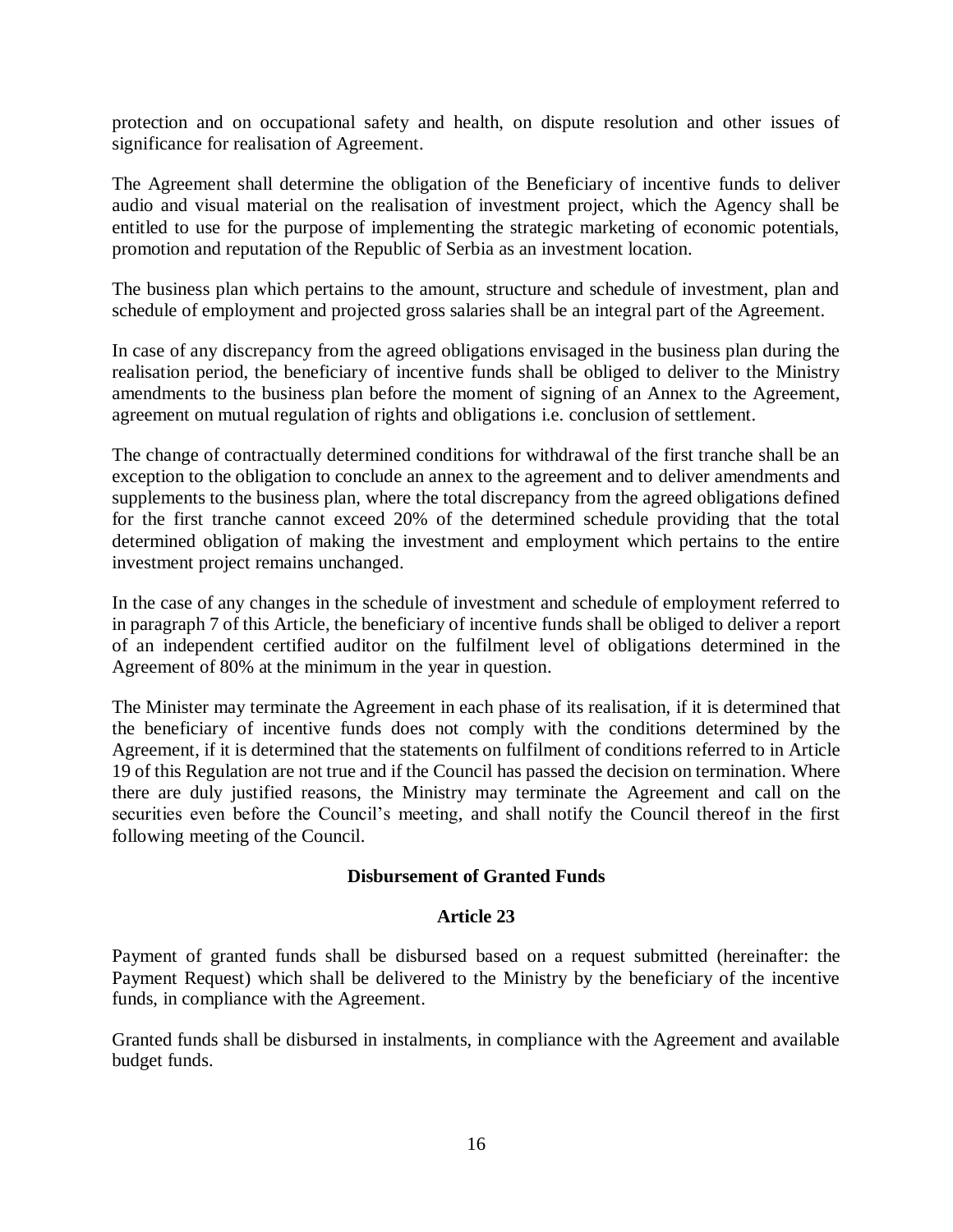The instalment amount shall be determined as a percentage of the total amount of funds granted, in the following manner:

- 1) In the amount proportionate to the percentage of investment made into the fixed assets in each year of realization of the investment project, against the total investments in fixed assets defined in the investment project, or
- 2) In the amount proportionate to the percentage of newly employed persons in each year of realisation of the investment project against the total number of newly employed persons defined in the investment project, or
- 3) As a combination of the above two methods.

The following shall be submitted enclosed to the Payment Request:

1) The report of an authorized auditor which is insured against professional liability and any additional pieces of evidence of fulfilment of conditions for instalment payment, and

2) The bank guarantee for repayment of disbursed funds.

Upon the request of the Ministry i.e. of the Agency, the Central Register of mandatory social insurance shall deliver reports on the number of newly employed persons and on the types of work engagement with the beneficiary of incentive funds on the delivery date of the payment request for each individual instalment of the funds granted, within five days from the request receipt date at the latest.

Along with the request for disbursement of the first instalment, two signed blank solo promissory notes shall be submitted with signed promissory note authorisation for collection of statutory default interest, in addition to the documents referred to in paragraph 4 of this Article.

Instead of the blank solo promissory notes, the beneficiary of incentive funds may deliver a bank guarantee for the collection of the possible statutory default interest for the amount of the instalment i.e., in case of the last instalment, for the total amount of incentive funds granted.

In the case referred to in paragraph 7 of this Article, the beneficiary of incentive funds shall be obliged to, on the occasion of payment of each instalment, in addition to the bank guarantee for the amount of such instalment, deliver a bank guarantee covering the amount of any possible statutory default interest as well.

For the payment of the final instalment, the beneficiary of incentive funds shall be obliged to deliver a bank guarantee for the total amount of granted funds granted with the validity period of three years and six months from the Payment Request submission date in case of small and medium-sized companies i.e. with the validity date of five years and six months from the Payment Request submission date in case of large companies.

The Ministry determines regularity and rationality of the Payment Request, in line with the documentation submitted by the beneficiary of incentive funds.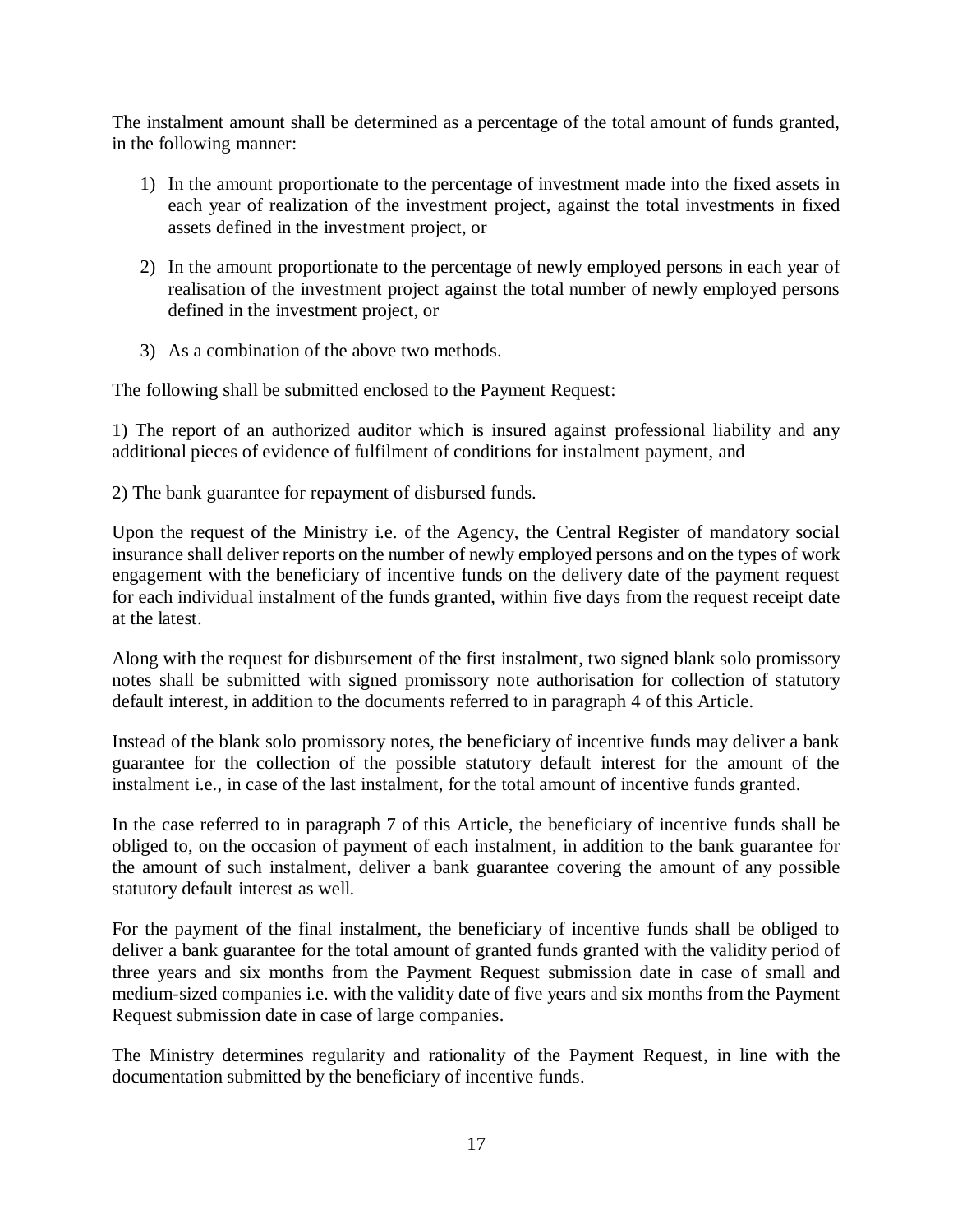# **Collaterals**

# **Article 24**

The beneficiary of incentive funds shall be obliged to enclose a bank guarantee issued by a commercial bank registered in the territory of the Republic of Serbia, unconditional and payable at first demand for the benefit of the Republic of Serbia.

Disbursed funds must be covered by a bank guarantee, in compliance with the Agreement.

In addition to the bank guarantee, the beneficiary of incentive funds shall be obliged to enclose two registered and signed blank solo promissory notes with a signed authorisation for the purpose of collecting the statutory default interest, in compliance with the law determining the statutory interest rate in case of defaulting on the contractual obligations.

The statutory default interest shall be calculated for the period from the payment date of each individual instalment until the date of return of the total amount of funds paid.

In case of a failure to fulfil the contractual obligations or in case of a partial fulfilment of contractual obligations, the Ministry may, based on the bank guarantees issued and the blank solo promissory notes, call on the securities up to the amount of paid funds and prescribed statutory default interest.

# **VIII. CONTROL OF FULFILMENT OF CONTRACTUAL OBLIGATIONS**

# **Reports To Be Submitted by the Beneficiaries of Incentive Funds**

# **Article 25**

The beneficiary of incentive funds shall be obliged to report to the Ministry on the realisation of investment project for which funds are granted.

The report referred to in paragraph 1 of this Article shall be submitted:

- 1) Within 60 days from the date of submission of a complete Request for Payment for the last instalment i.e. from the date of completion of the investment project, and
- 2) Within 60 days from the date of expiry of the period of guaranteed investment and employment.

The report on realisation of investment project shall include a report on the findings of facts drafted by an independent certified auditor who holds the insurance from professional liability on the project audit, which shall include a verification of investment in respect of the amount and structure thereof, the amount of salaries, taxes and contributions for newly employed paid, the number of newly employed and the total number of employees, as well as a verification of compliance with other provisions of the Agreement (hereinafter: an auditor's report).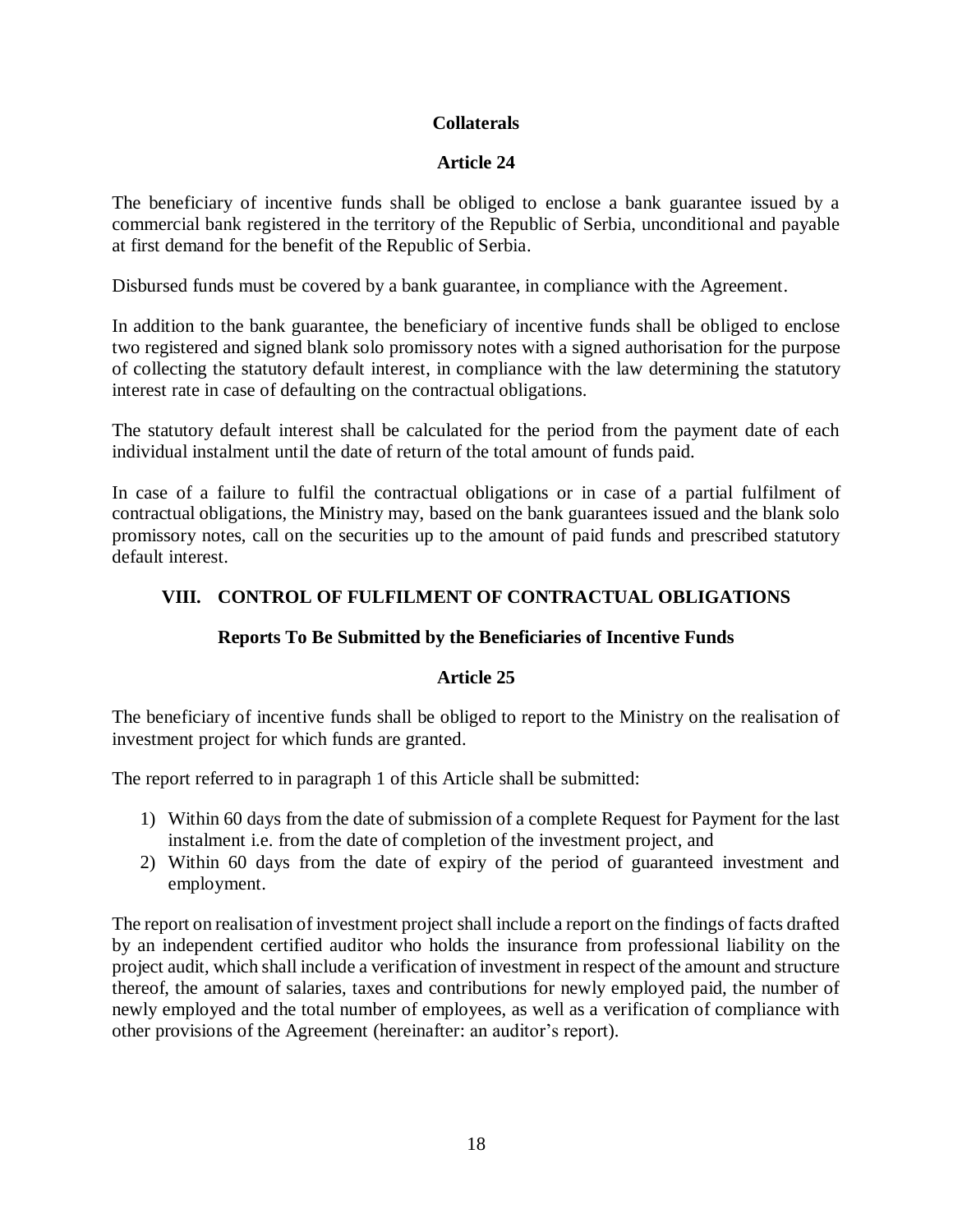The control of data on the number of the newly employed and on the total number of employees shall be conducted by the Ministry based on the report of the Central Register of mandatory social insurance.

The beneficiary of incentive funds shall be obliged to allow the certified auditor to carry out the audit of the compliance with the obligation to make the investment (the amount and structure of investment during the realisation of the project), of the obligation to employ and to maintain the number of employees determined in the Agreement (during the realisation and during the period of guaranteed investment and employment), of the costs of salaries envisaged in the investment project, as well as of discharging of any other contractual obligations and to, for that purpose, enable inspection of the documentation of the beneficiary of incentive funds.

The auditor's report shall include a conclusion with an unqualified and/or adverse opinion, and in case of a qualified opinion i.e. disclaimer of opinion, he/she shall be obliged to provide an explanation of such qualified opinion and/or to state the facts and reasons for such disclaimer of opinion, in the conclusion thereof.

An audit of an investment project which is an investment of special importance can be performed by an auditing company which employs four licensed certified auditors at the minimum with full working hours.

If it can be concluded from the auditor's report that the beneficiary of incentive funds has not discharged all the contractual obligations during the project realisation period i.e. during the period of guaranteed investment and employment (an adverse opinion, a qualified opinion, a disclaimer of opinion), the Ministry shall deliver a written notice to the beneficiary of incentive funds on the obligation to remove the deficiencies thus identified. During and/or following the project realisation period, in case of a complete discharging of the obligation to invest in respect of the total investment amount determined in the Agreement and a partial deviation in relation to the structure of the investment, the beneficiary of incentive funds shall be obliged to deliver to the Minister an adjusted business plan prior to the submission of a Payment Request and/or report on project realisation.

In case of a failure of the beneficiary of incentive funds to remove the deficiency within 30 days from the receipt of the notice referred to in paragraph 8 of this Article, the Ministry may terminate the Agreement and request that the funds granted which have been paid to the beneficiary of incentive funds be returned, increased by the amount of accrued statutory default interest or alternatively to propose to the beneficiary of incentive funds, in accordance with the decision of the Council, that an annex to the Agreement be concluded.

# **Control and Monitoring of fulfilment of Contractual Obligations**

# **Article 26**

At the request of the Ministry, the Central Register of mandatory social insurance shall deliver the reports on the number of newly employed persons and on the type of work engagement with the beneficiary of incentive funds as at the delivery date of the request for payment for each individual instalment of funds granted, within no later than five days from the date of receipt of the request.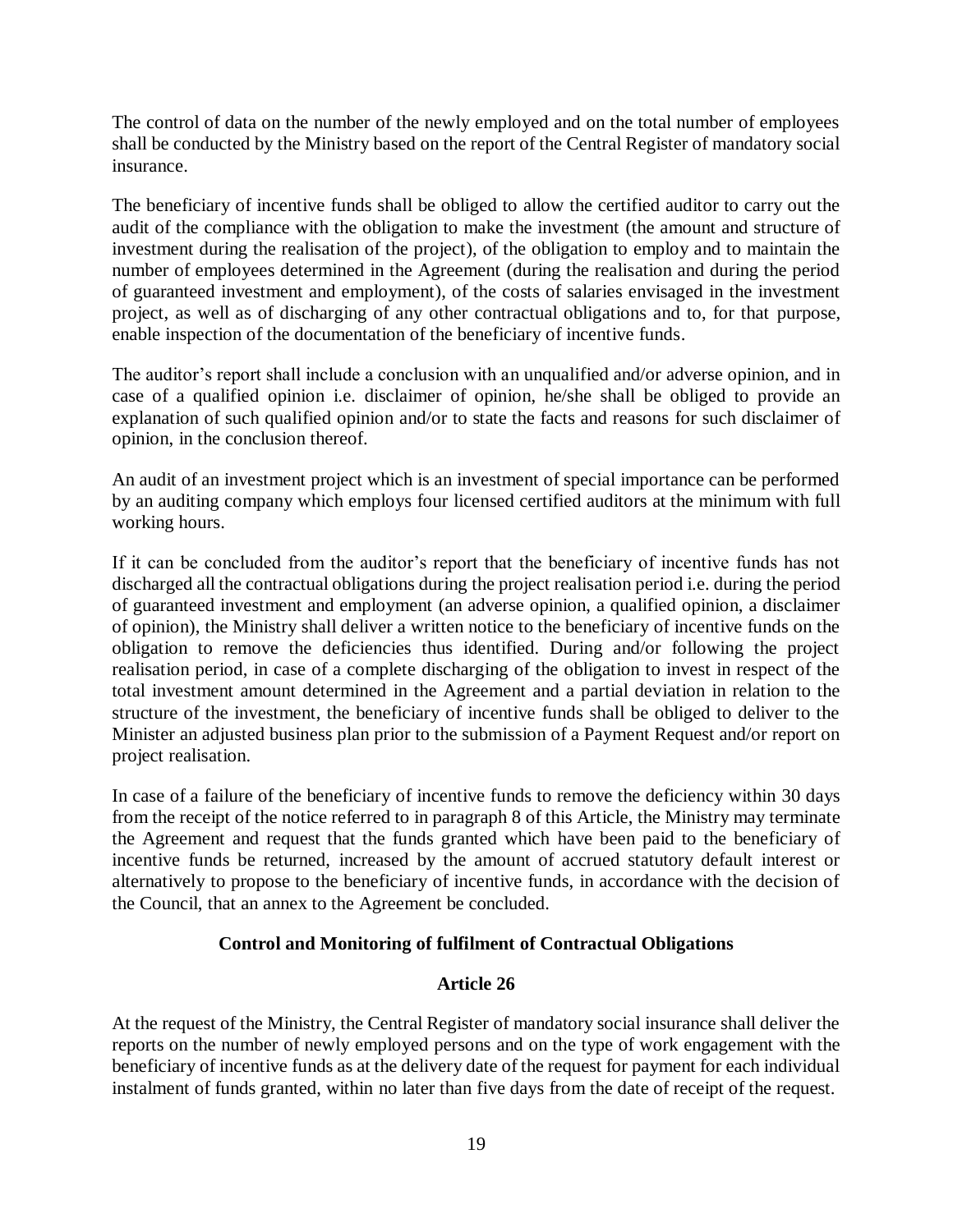At the request of the Ministry, the Central Register of mandatory social insurance shall additionally deliver to the Ministry the reports on the number of employees and on the type of work engagement with the beneficiary of incentive funds during the project realisation period, as well as during the period of guaranteed investment and employment.

The Ministry shall deliver to the Central Register of mandatory social insurance a list of beneficiaries of incentive funds as per the Agreements.

The Central Register of mandatory social insurance shall be obliged to, at the end of each quarter, deliver to the Ministry reports on the number of employees and on the types of work engagement with the beneficiary of incentive funds, in accordance with the list referred to in paragraph 3 of this Article.

The Ministry shall conduct control of discharging of obligations of the beneficiary of incentive funds referred to in Article 10, paragraph 2 of this Regulation and on the basis of the report of a duly authorized independent auditor.

The Ministry may, at any time during the realisation of the investment project, perform a control of the amount, schedule and structure of investment envisaged by the investment project i.e. by the Agreement, with the aim of controlling the fulfilment of contractual obligations of the beneficiary of incentive funds.

The Ministry shall conduct controls even upon the expiration date of the period for realisation of investment projects in compliance with Article 10, paragraph 1, point 1) of this Regulation and the Agreement.

Copies of reports and information referred to in paragraphs 1, 2, 4, 5, 6 and 7 of this Article shall be delivered to the Agency by the Ministry.

Based on the reports and information referred to in paragraph 8 of this Article, the Agency shall monitor the schedule of realisation of investment projects during the realisation of the investment project.

In cases where it is determined that a Council decision is necessary for further activities in relation to the investment project in question, the Ministry shall prepare the report and the draft measures and shall deliver them to the Council through the Agency.

The report referred to in paragraph 10 of this Article shall include data and information on all the elements of the investment project and shall mandatorily include:

- 1) A summary of the auditor's report on the investment project audit which shall include a verification of compliance with all the provisions of the Agreement;
- 2) Information on the amount of investment made by the beneficiary of incentive funds in relation to the elements of investment listed in the Application, Agreement and/or in the investment project;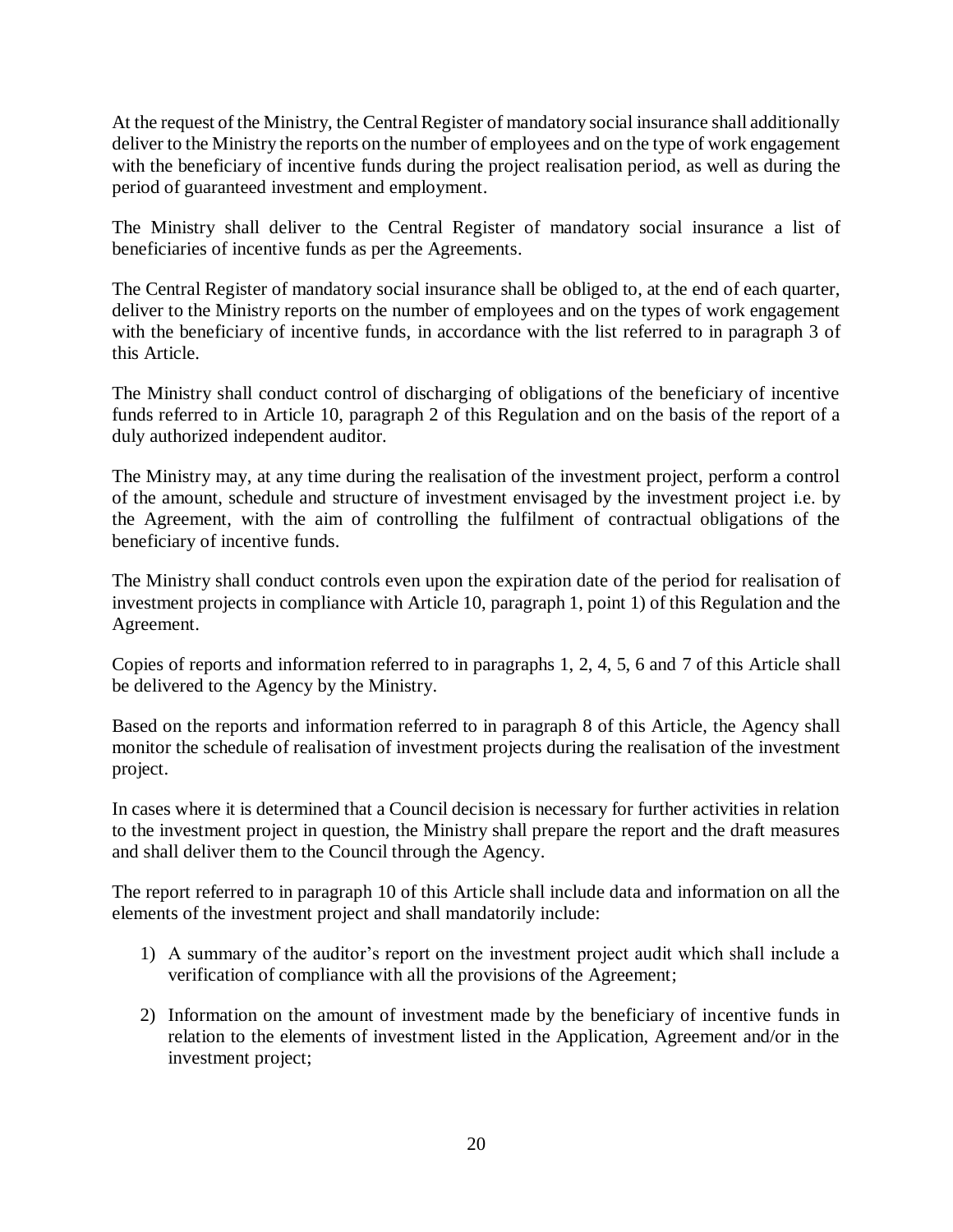- 3) Information on the schedule of employment of new employees for indefinite period of time with the beneficiary of incentive funds;
- 4) An overview of freezing of current accounts of the beneficiary of incentive funds, if any;
- 5) Information on the problems faced by the investor and/or the beneficiary of incentive funds during realisation of investment project;
- 6) Other information of significance for preservation of financial, developmental and bilateral economic interests of the Republic of Serbia which may be threatened by the actions of the beneficiary of incentive funds.

The Ministry shall deliver to the Serbian Business Registers Agency the list of beneficiaries of incentive funds as per the Agreements.

In case of a registration of changes with the beneficiary of incentive funds, the Business Registers Agency shall be obliged to notify the Ministry thereof without delay.

The control of investment amount made into the fixed assets referred to in paragraph 6 of this Article shall be performed in compliance with the Addendum on the method and procedure of investment amount control, which has been printed with this Regulation and is an integral part hereof.

# **IX. TRANSITIONAL AND FINAL PROVISIONS**

# **Termination of Regulation**

# **Article 27**

The control of fulfilment of contractual obligations as per the concluded agreements on incentive funds granting, as well as the decision making upon concluded controls shall be carried out in compliance with the provisions of this Regulation.

Procedures for incentive funds granting initiated by the date of entry into force of this Regulation shall be completed in compliance with the Regulation on Conditions and Method for Attracting Direct Investments (Official Gazette of the RS, No. 110/16), Regulation on Conditions and Method for Attracting Direct Investments (Official Gazette of the RS, No. 18/18) and Regulation on Conditions and Method for Attracting Direct Investments (Official Gazette of the RS, No. 37/18).

Decisions on the requests for reimbursement of costs invested in infrastructure which were submitted by the date of entry into force of the Regulation on Conditions and Method for Attracting Direct Investments (Official Gazette of the RS, No. 28/15) and concluded agreements on reimbursement of funds invested in infrastructure shall be made in the manner and in accordance with the procedure determined in the Regulation on Conditions and Method for Attracting Direct Investments (Official Gazette of the RS, No. 55/14 and 65/14).

The Regulation on Conditions and Method for Attracting Direct Investments (Official Gazette of the RS, number 37/18) shall cease to be in force on the date of entry into force of this Regulation.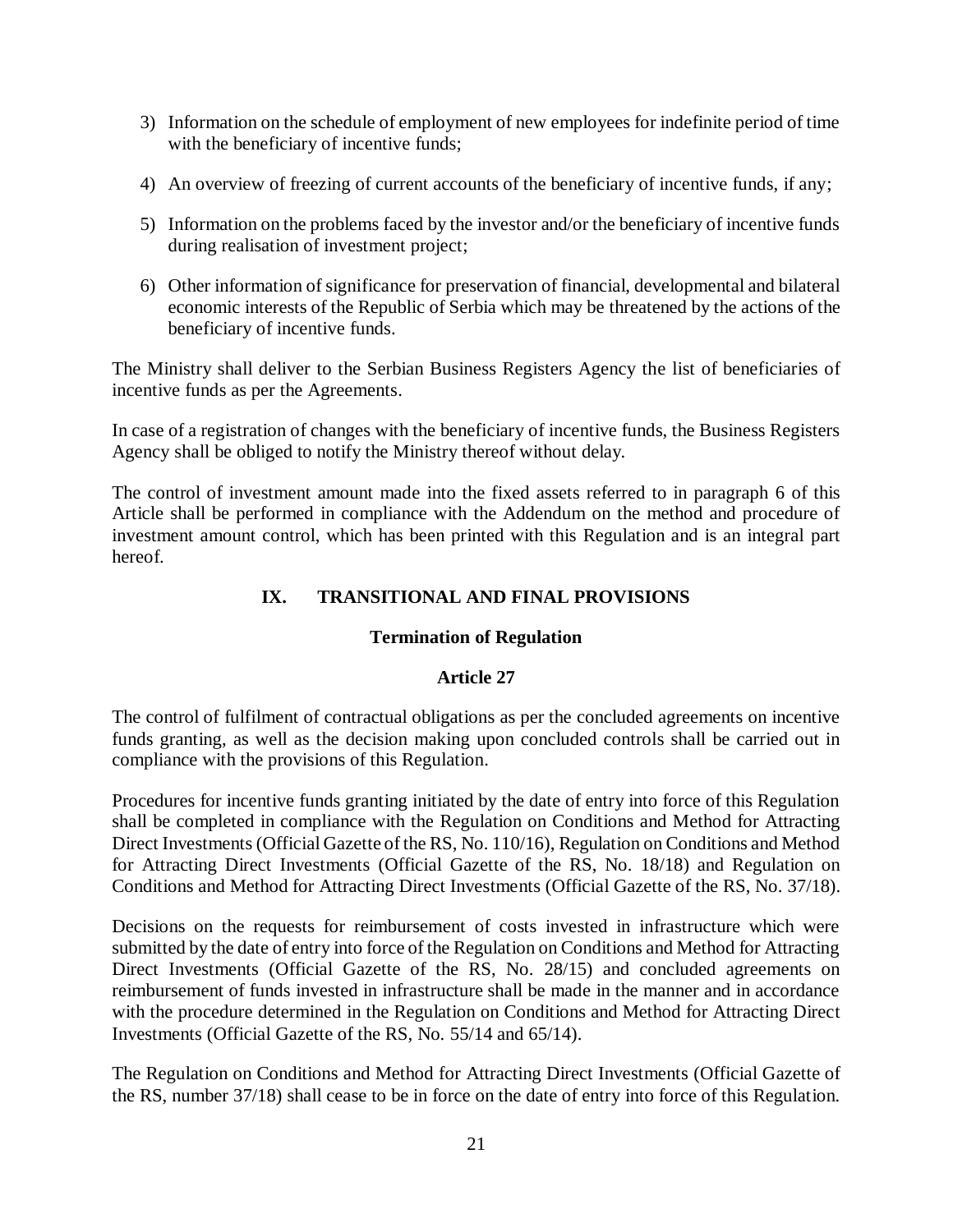## **Entry into Force**

## **Article 28**

This Regulation shall enter into force on the eighth day from the date of its publication in the Official Gazette of the Republic of Serbia.

05 Number: 110-12702/2018-1 In Belgrade, on January 10, 2019

## THE GOVERNMENT

Authenticity of the transcript verified by PRIME MINISTER SECRETARY GENERAL

Novak Nedic **Ana Brnabic**, own signature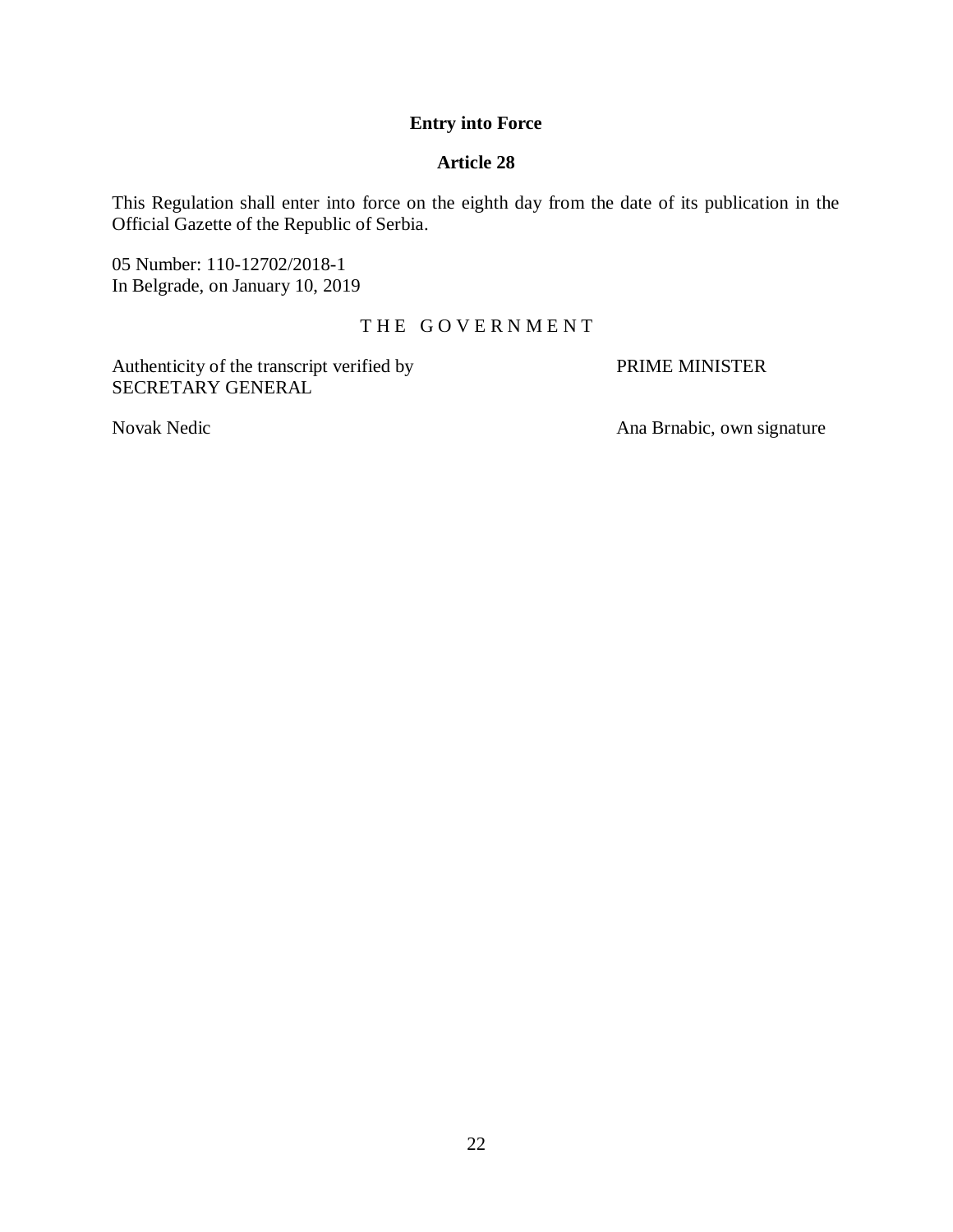## **METHOD AND PROCEDURE FOR INVESTMENT CONTROL**

## **1. REPORT ON A REALIZED INVESTMENT**

1.2. The finding from the auditor's report on the amount and structure of the realized investment shall comprise of:

1) The introductory part: basic information on the beneficiary of incentive funds and on the Agreement, as well as on any Annex/Annexes to the Agreement, if any, the name of the beneficiary of incentive funds, company registration number, tax identification number, agreement number, agreement scope, amount and schedule of investment and period for realisation of investment project, Application for Incentive Granting, and it can additionally include other information as well,

2) The list of documentation based on which the findings on realized investment amount has been drawn up,

3) Findings on the investment amount and compliance with contractual obligations.

## **2. DOCUMENTATION BASED ON WHICH AUDITS OF INVESTMENT AMOUNTS ARE PERFORMED**

Controls of the amount of investment envisaged in the investment project, depending on the scope of investment, shall be performed based on the following documentation:

- а) To prove that the assets acquired through a direct investment are used solely by the beneficiary of incentive funds:
	- 1) Statement of the responsible person with the beneficiary of incentive funds that the assets acquired through the direct investment are used solely by the beneficiary of incentive funds,
	- 2) Proof that the assets are accounted for in the business books of the beneficiary of incentive funds.
- b) To prove the duration of lease: lease agreement.
- c) For tangible assets:

А) For the land:

1) Acquisition for compensation (Sale and Purchase Agreement, proof of payment, excerpt from the cadastre and/or from the real estate register), proof that it has been accounted for in the business books of the beneficiary of incentive funds.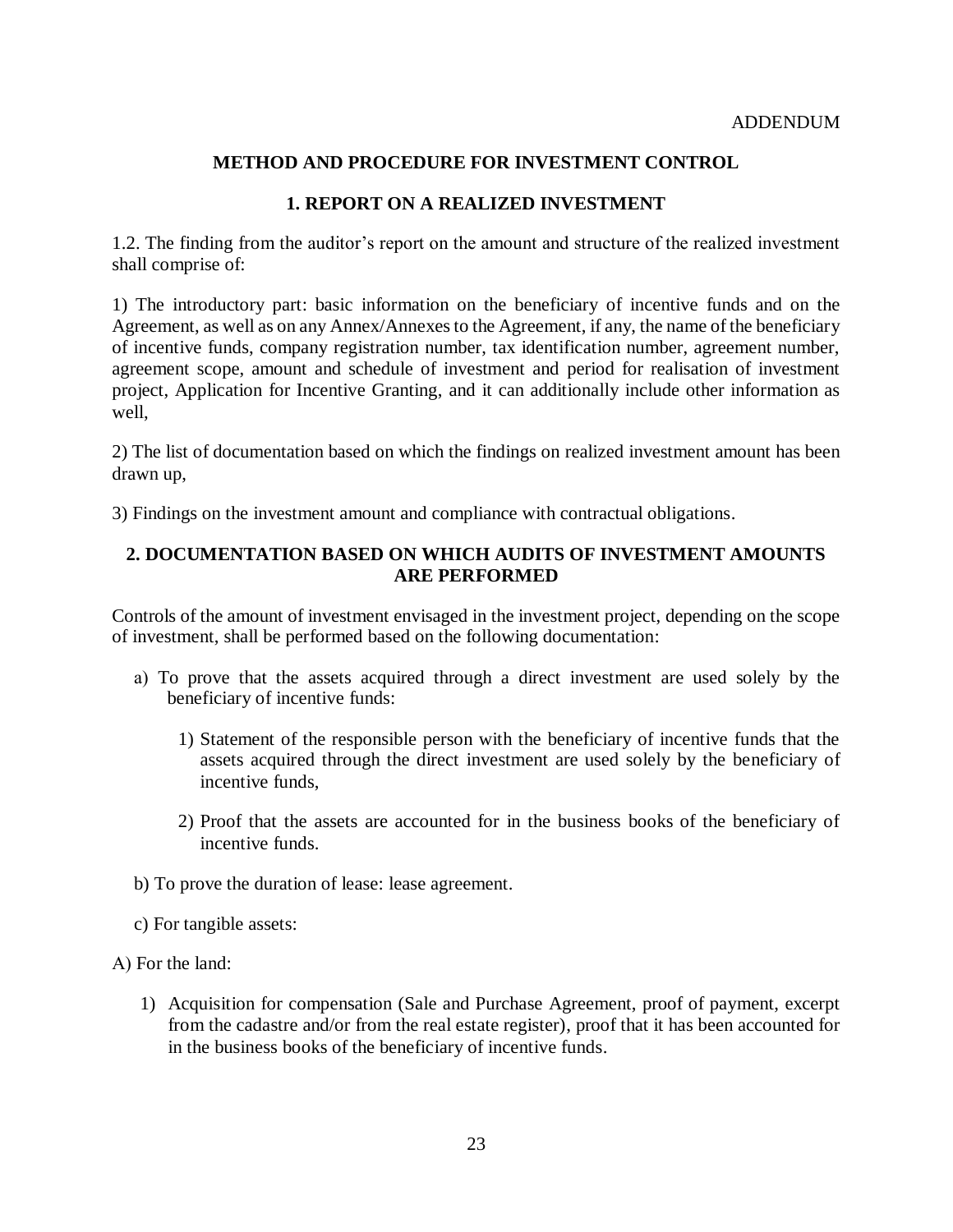- 2) Acquisition without compensation (legal basis for acquisition without compensation agreement, proof that it has been accounted for in the business books of the beneficiary of incentive funds),
- 3) Lease of land (lease agreement, proof that it has been accounted for in the business books of the beneficiary of incentive funds).

B) For buildings and production plants:

- For the greenfield investments:

- 1) Construction permit where it is envisaged for the concrete type of construction works,
- 2) Exploitation permit for facilities and/or for the group of facilities for which the construction permit was issued,
- 3) Proof that the facility has been entered in the real estate folio as the property of the beneficiary of incentive funds,
- 4) Records of the handover of completed works (records made by the commission for technical inspection of works),
- 5) Proof of recording in the business books of the beneficiary of incentive funds.
- For the brownfield investments:

Which do not include reconstruction of existing facilities:

- 1) Sale and Purchase Agreement for the facility and/or title deed or exploitation permit for the facility and/or Agreement on Lease of facility,
- 2) Proof that it has been accounted for in the business books of the beneficiary of incentive funds;

Which include reconstruction/adaptation of existing facilities:

- 1) Permit for reconstruction/adaptation,
- 2) Exploitation permit,
- 3) Adequately drafted and certified interim payment certificates and final payment certificate with proof of payments,
- 4) Records on acceptance of completed works (the records made by the commission for technical inspection of works),
- 5) Proof that they have been accounted for in the business books of the beneficiary of incentive funds.